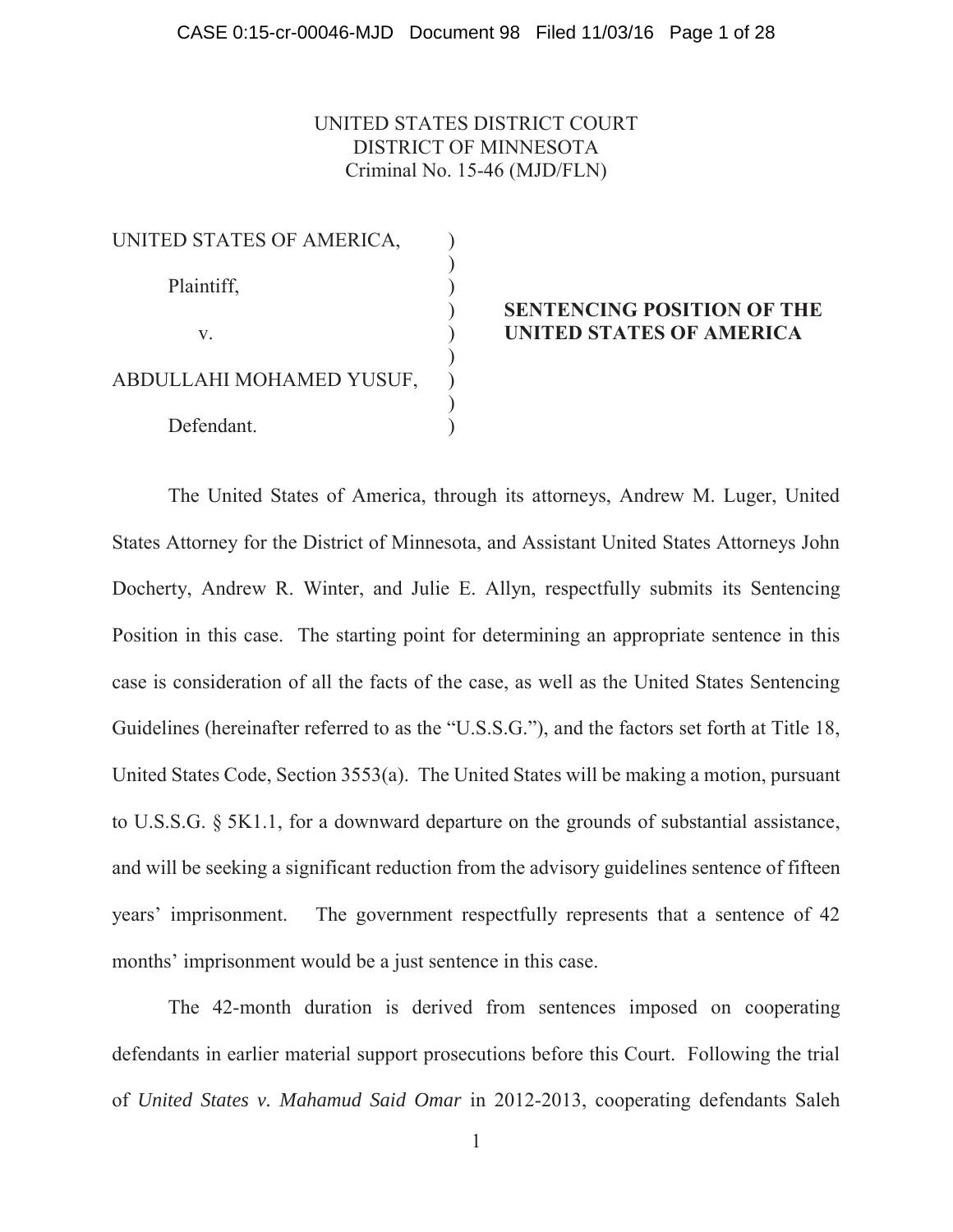## CASE 0:15-cr-00046-MJD Document 98 Filed 11/03/16 Page 2 of 28

Ahmed and Abdifatah Isse were each sentenced to 36 months in prison by this Court. The government sees defendant Abdullahi Yusuf as roughly equal to those defendants in that earlier case, with three important differences: First, neither Saleh nor Isse were untruthful with the government after they had made the decision to cooperate (although Saleh did lie to FBI Agents when they interviewed him, before Saleh had agreed to cooperate, he was fully truthful from the point of a cooperation agreement onward); Second, the government views ISIL as a significantly more dangerous terrorist organization than ISIL. While life under al Shabaab is probably as unpleasant as life under ISIL, ISIL poses a far greater danger of attacks against the United States. The government premises this conclusion on the mass casualty terror attacks that ISIL has perpetrated in Paris, Nice, Brussels, Beirut, and, most tellingly, San Bernardino. Al Shabaab has never attacked the United States. Third and finally, it is true that both Saleh and Isse traveled to Somalia (before al Shabaab was designated by the Department of State as a foreign terrorist organization) where they lived for a time in an al Shabaab safe house in Marka, and later traveled south to Kamsuma for further training. However, both Saleh and Isse escaped from the Kamsuma camp almost immediately and made their way back to the United States. The government therefore does not place much weight on this third factor.

In all, the government believes that under the specific facts of this case, imposing a six-month penalty for being untruthful, and for trying to join a terrorist group that is more dangerous than al Shabaab is appropriate.

2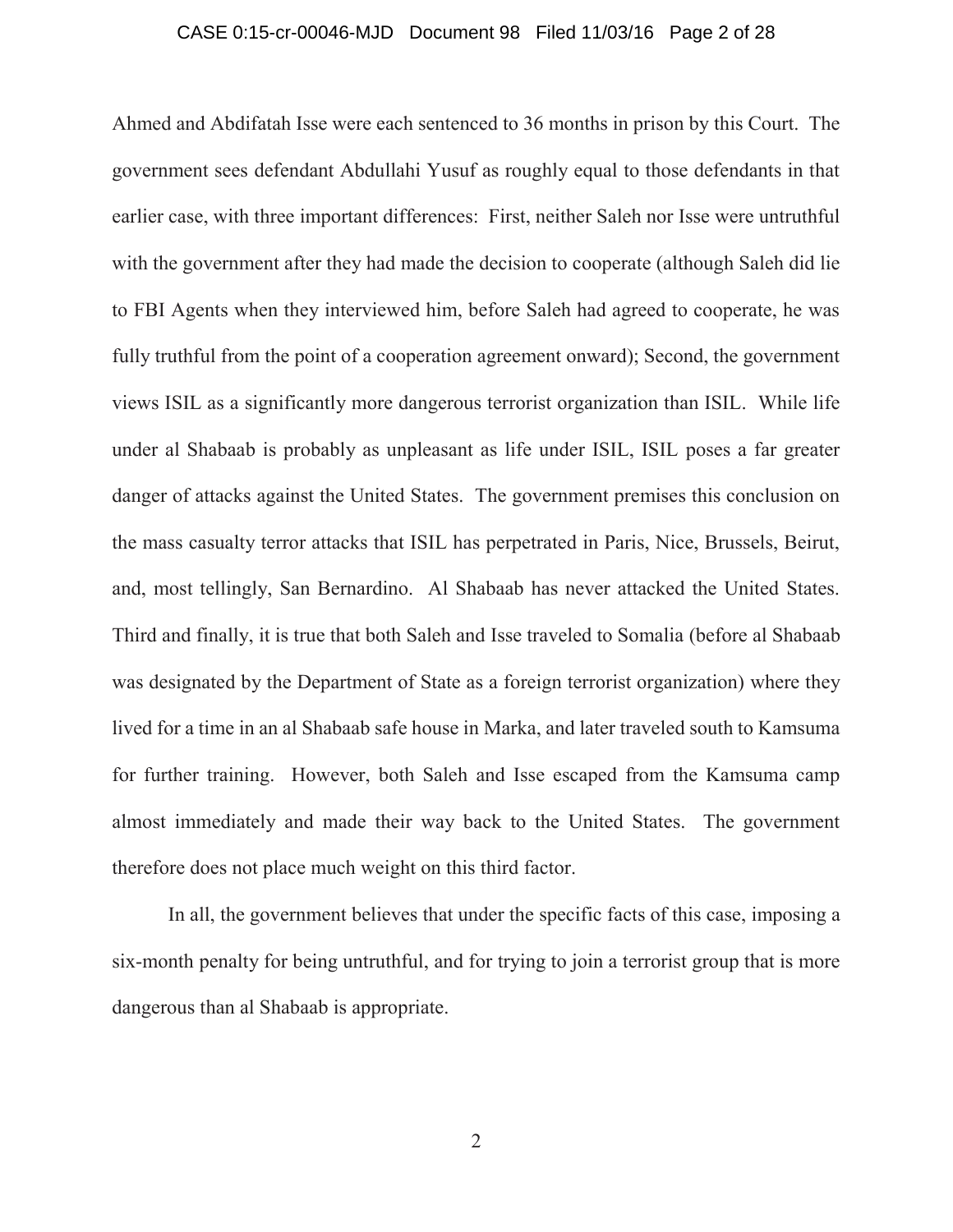## **I. INTRODUCTION**

On May 28, 2014, eighteen-year old defendant Abdullahi Yusuf was denied boarding of a flight at Minneapolis – Saint Paul International Airport. Yusuf was on his way to New York, then on to Moscow, and then to Istanbul. In Istanbul, he would make contact with the designated terrorist organization the Islamic State in Iraq and the Levant, or "ISIL" and be conveyed over the Turkish-Syrian border to become an ISIL fighter. After being denied boarding, defendant Yusuf was interviewed by two FBI Agents. He lied to them, falsely stating that he was on his way to Istanbul for a vacation, and that the agents were profiling him because of his race and religion. Yusuf then returned to his parents' home in Inver Grove Heights.

Being turned around at the airport that day in May more than two years ago almost certainly saved defendant Yusuf's life. Instead of going to Syria, to kill, be killed, or both, he was arrested, on November 25, 2014, on a criminal complaint charging him with conspiracy to provide material support to a designated foreign terrorist organization, in violation of 18 U.S.C. § 2339B. On February 12, 2015, he was charged by Information with the same crime, and on February 26, 2015 he entered a plea of guilty to that Information. Even before his plea of guilty, Yusuf had begun cooperating with the government. The details of Yusuf's cooperation are more fully discussed elsewhere. For purposes of this Sentencing Position, suffice it to say that the cooperation relationship got off to a rocky start, as on some points Yusuf withheld important information while on others he lied. Once Yusuf's coconspirators were arrested on April 19, 2015, Yusuf began cooperating in earnest. His assistance was important to the case, and Yusuf testified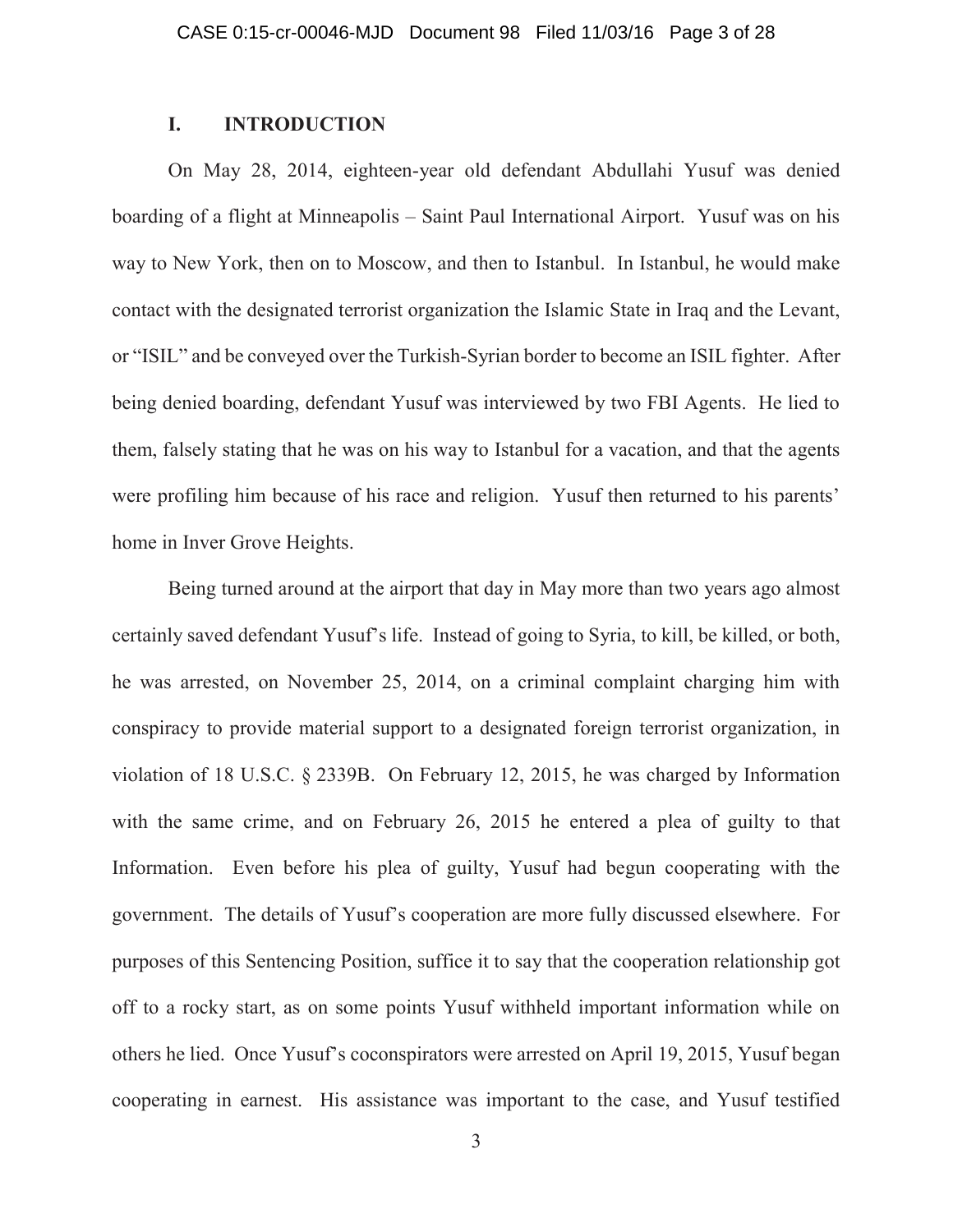## CASE 0:15-cr-00046-MJD Document 98 Filed 11/03/16 Page 4 of 28

truthfully for two full days at the May and June, 2016 jury trial of codefendants Guled Omar, Abdirahman Daud, and Mohamed Farah. All three of those defendants were convicted following trial.

## **II. THE CASE AGAINST DEFENDANT ABDULLAHI YUSUF**

Defendant Yusuf spoke at length about his own criminal behavior when he testified at the trial of this case. In the government's view, his testimony was candid and believable.

Yusuf's best friend was Hanad Mohallim. (Yusuf Tr. 5/13/16, p. 22).<sup>1</sup> The two met in ninth grade. During the summer between their junior and senior years, Mohallim went to visit his cousins, the Kariye family, who had formerly lived in San Diego, California but by the summer of 2013 lived in Edmonton, Alberta, Canada. (Bashir Tr. 5/19/16 p. 31). Eventually two of the Kariyes, Hamsa and Hersi, traveled to Syria, joined ISIL, and were killed, together with Hanad Mohallim, fighting at the battle of Kobane. (Yusuf Tr. 5/16/16 pp. 13-14; Bashir Tr. 5/19/16 pp. 115-119).

When Mohallim returned from Edmonton and began his senior year, Yusuf noticed that his friend, once outgoing, even somewhat flashy (Mohallim had always dressed in the latest fashions) had become socially withdrawn, was deeply religious, had cut himself off

 $\overline{a}$ 

<sup>&</sup>lt;sup>1</sup> Cites to the trial transcript are to the .txt files prepared during trial by the court reporter. The testimony of only a few witnesses was transcribed. When there is a transcript, the cite is formatted with the name of the witness, followed by the date of testimony, and then the transcript page number. For example, the transcript cite that accompanies this footnote, "Yusuf Tr. 5/13/16, p. 22" is a cite to page 22 of the transcript of the testimony given on May 13, 2016 by witness Abdullahi Yusuf. The testimony of only a few trial witnesses has been transcribed as of the writing of this Sentencing Position. Therefore, not all factual assertions in this pleading are accompanied by transcript cites. Those assertions are supported by the collective memory of the prosecutors and FBI Agents who were at the trial.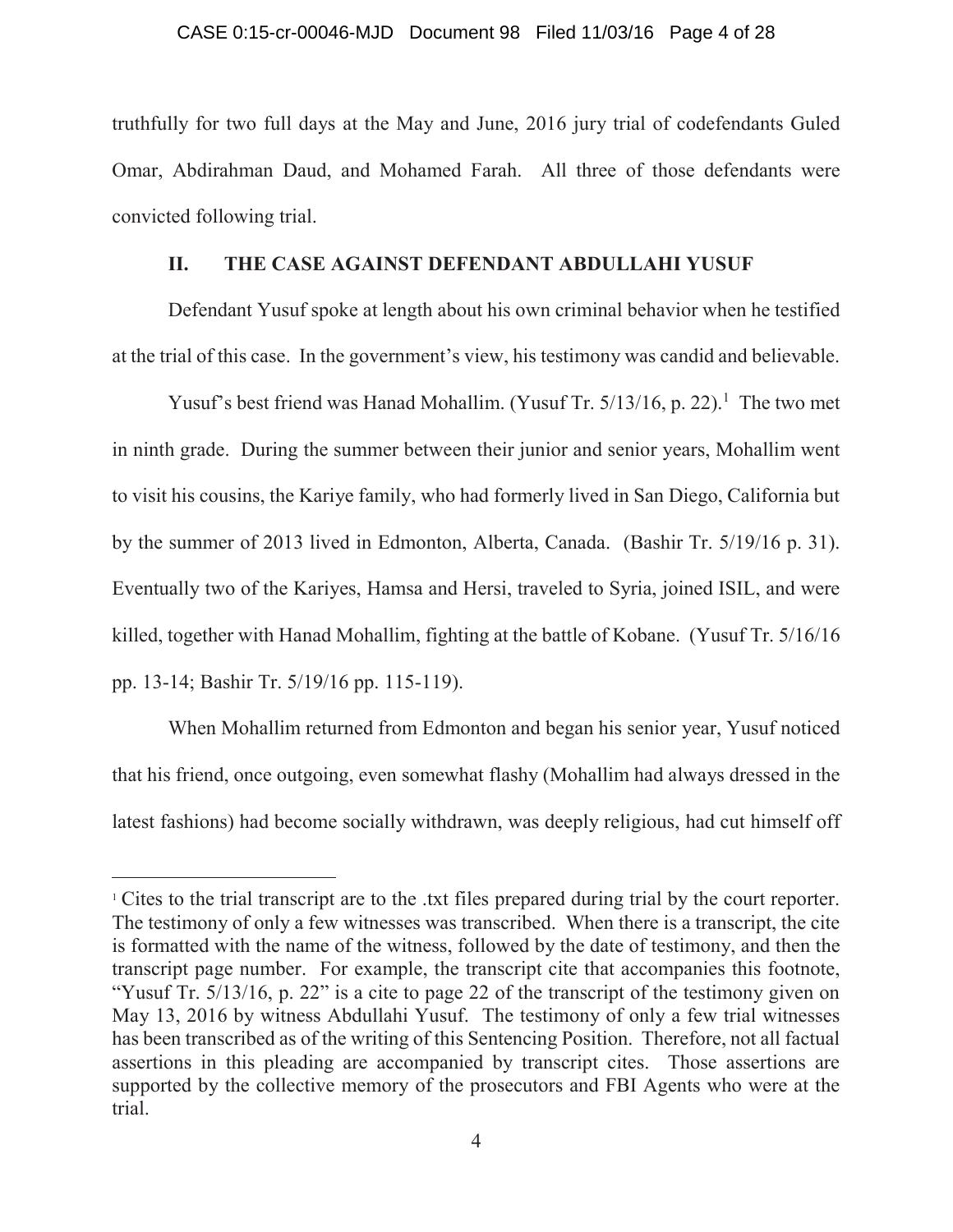## CASE 0:15-cr-00046-MJD Document 98 Filed 11/03/16 Page 5 of 28

from many of his friends, and garbed himself in conservative Islamic clothing. (Yusuf 5/13/16 Tr. pp. 25-27; *see also* Bashir Tr. 5/18/16 p. 32).

At the beginning of his senior year at Simley High School, Yusuf's history teacher assigned Yusuf to write a report on Syria. (Yusuf Tr. 5/13/16 p. 21). Yusuf began researching Syria and was appalled by what he learned of the atrocities and cruelty of the regime of President Bashar al-Assad. (Yusuf Tr. 5/13/16 p. 23). After only about one month at Simley, Yusuf had to withdraw because, due to the way credits transfer between school districts, Yusuf would not have graduated if he remained at Simley. (Yusuf Tr. 5/13/16 p. 8). Yusuf joined his friend Hanad Mohallim at Minnesota Transitions School ("MTS"), a charter school for students who are behind in school and trying to make up credits. (Yusuf Tr. 5/13/16 pp. 7-8). Even after he had left Simley, however, defendant Yusuf continued his interest in Syria, reading widely about the country, and discussing Syrian issues with his friends. (Yusuf Tr. 5/13/16 pp. 22-23). At MTS, Yusuf's dislike of Syrian President Bashar al-Assad became strong enough that Yusuf at one point wrote a Facebook post saying that "Bashar al-Assad don't deserve to live." (Yusuf Tr. 5/13/16 p. 24).

Hanad Mohallim's road to an early death in Kobane began in March of 2014, when he stopped coming to school. After a few days, Yusuf got worried and started looking for his friend. One day, he learned that Mohallim's passport was missing, and that Mohallim's mother had flown to Turkey. (Yusuf Tr. 5/13/16 p. 39). Upon hearing this, defendant Adnan Farah, who was apparently within earshot, told Yusuf that Mohallim was "chasing Jannah [heaven]" and not to worry about him. (Yusuf Tr. 5/13/16 p. 40).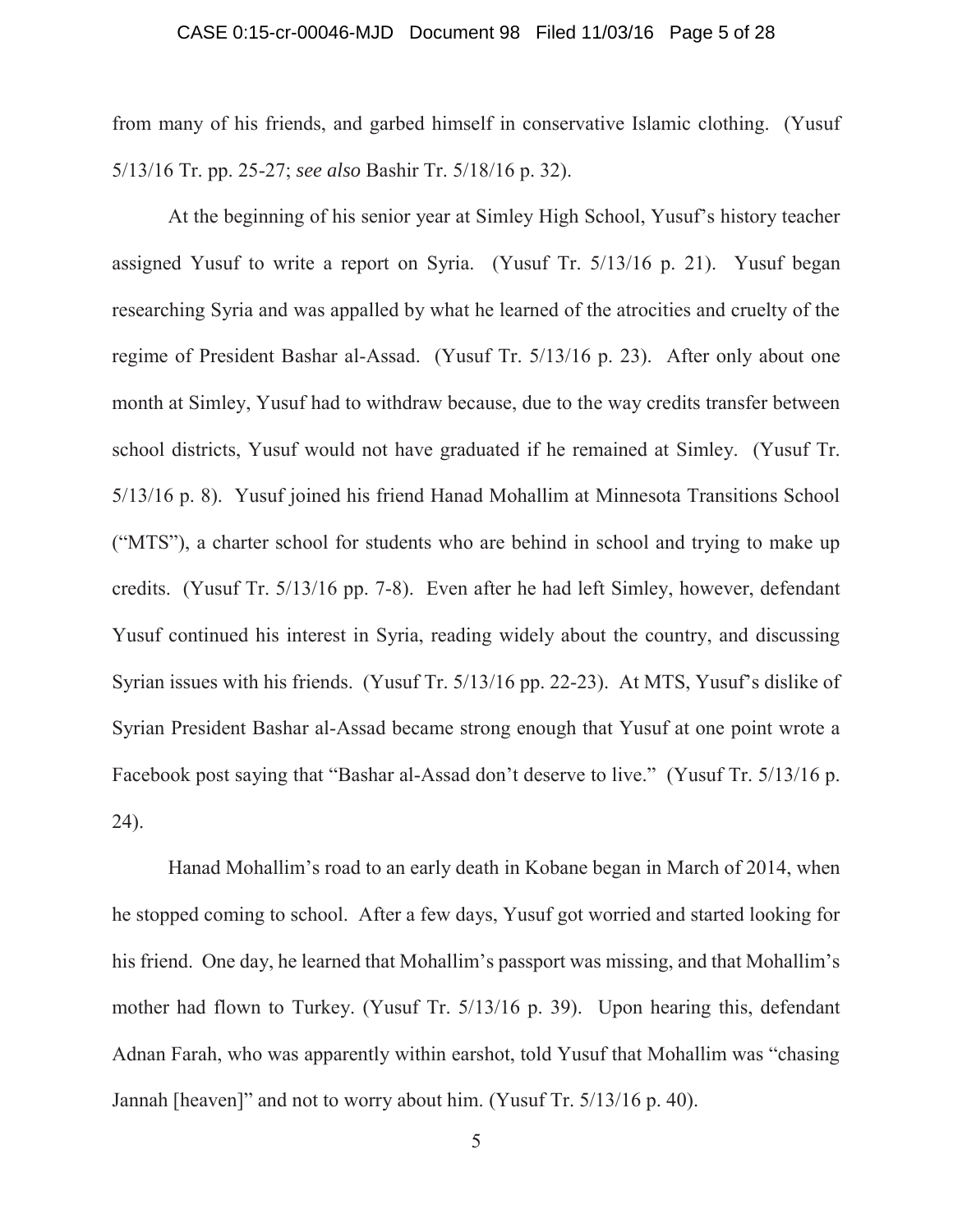## CASE 0:15-cr-00046-MJD Document 98 Filed 11/03/16 Page 6 of 28

Later that day, defendant Guled Ali Omar took defendant Yusuf and defendant Adnan Farah out to dinner at the Kaah Restaurant, an establishment that serves Somali cuisine, inside the "24 Mall" (so named because it is on 24th Street in Minneapolis). (Yusuf Tr. 5/13/16 p. 42). Defendant Omar paid for the meal, which lasted at least an hour. (Yusuf Tr. 5/13/16 p. 44). Over dinner that evening, the three men talked about where Hanad could be; the Syrian conflict; and defendant Omar's past experiences being stopped by law enforcement at the airport. (Yusuf Tr. 5/13/16 p. 44). After dinner the three men, at the suggestion of defendant Adnan Farah, went to the Dar al-Farooq Youth and Family Center in Bloomington, where they met more men, played basketball, and watched videos until the wee hours. (Yusuf Tr. 5/13/16 pp. 47-49). Looking back on the evening, Yusuf said he now realized that he was being "recruited" to join a group that planned to go to Syria and fight for ISIL. (Yusuf Tr. 5/13/16 pp. 68-69).

At Dar al-Farooq, Yusuf found defendants Zacharia Abdurahman, Abdirahman Daud, Abdi Nur, and Abdirizak Warsame, as well as defendants Guled Omar and Adnan Farah, with whom Yusuf had arrived. (Yusuf Tr. 5/13/16 p. 47). Yusuf characterized the videos as ISIL propaganda, and said these videos were about the situation in Syria. Most of the videos were short, three to four minutes in length, and found on a YouTube channel called "Enter the Truth." (Yusuf Tr. 5/13/16 p. 50).

The group continued meeting about three times per week, but no criminal activity was planned, at least at first. In the first set of meetings that defendant Yusuf attended, nothing was discussed that went beyond current events in Syria. The group also watched videos about the Syrian situation. (Yusuf Tr. 5/13/16 pp. 74-75). Some time later, however,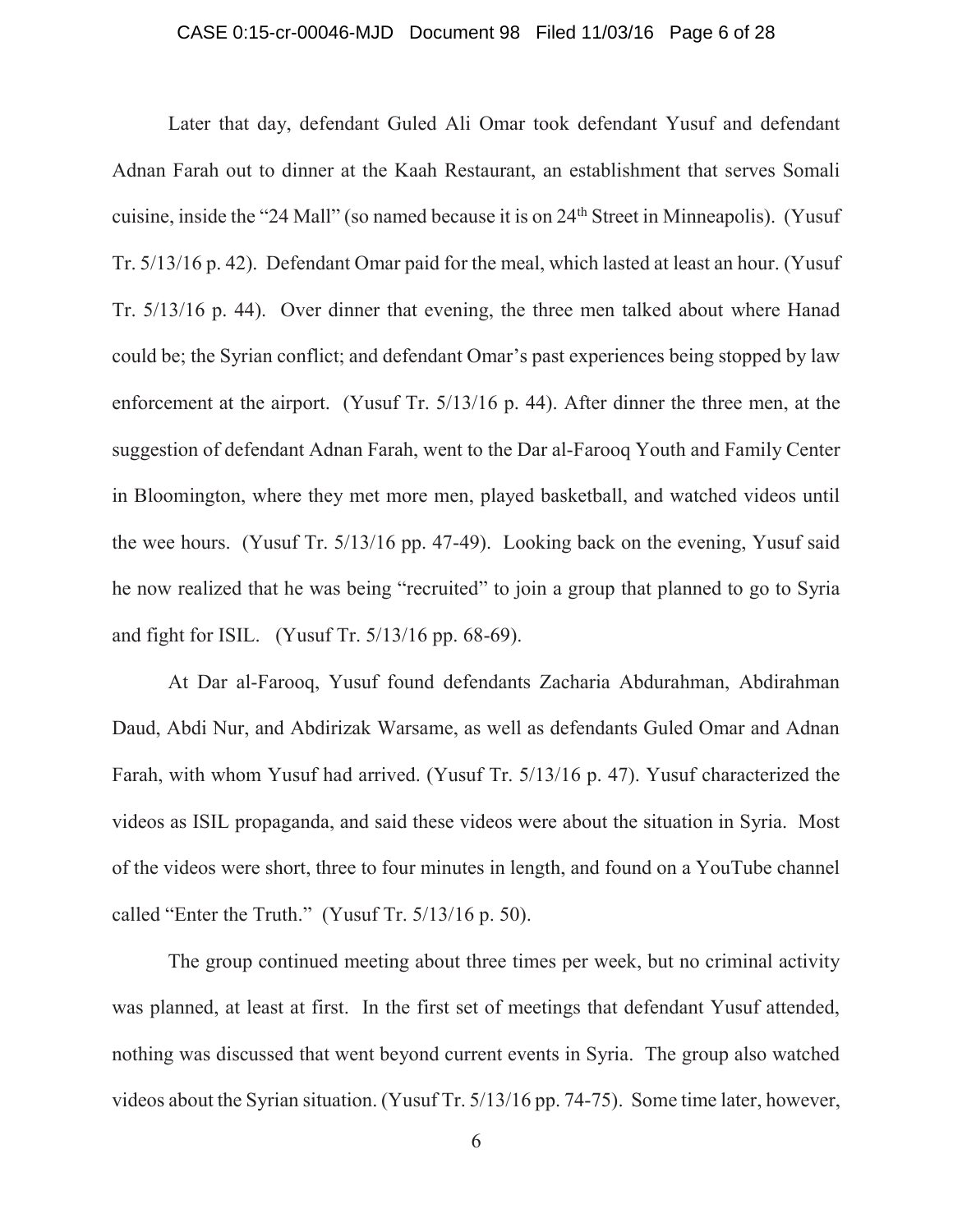## CASE 0:15-cr-00046-MJD Document 98 Filed 11/03/16 Page 7 of 28

defendant Yusuf and defendant Guled Omar had a serious conversation on the sidewalk in front of Dar al-Farooq Bloomington.

That day, Yusuf arrived at Dar al-Farooq in a car with several other men, went inside, and said his prayers. When defendant Yusuf came back out of the mosque, he found defendants Guled Omar, Abdirizak Warsame, Adnan Farah, and Zacharia Abdurahman still in the car. Abdi Nur and Abdirahman Daud arrived in a separate car. As the group walked up and down on the sidewalk in front of the mosque, defendant Omar told defendant Yusuf that the group was about to go on a long and hard journey, and that if defendant Yusuf wanted to walk away, there would be no hard feelings. Defendant Omar then told defendant Yusuf that the group was trying to get to Syria and fight, and that if defendant Yusuf wanted to be a part of that, he could. Yusuf replied that he wanted to be part of the plan. (Yusuf Tr. 5/13/16 pp. 78-79).

On that day, the group's meetings that defendant Yusuf attended ceased being current events discussion meetings, and became, instead, conspiratorial meetings devoted to the nuts and bolts of getting to Syria and joining ISIL – raising money, obtaining passports, researching routes, and other logistical matters. (Yusuf Tr. 5/13/16 p. 79).

Yusuf received funds from Yusuf Jama for his travel. (Yusuf Tr. 5/13/16 p. 136). Yusuf was taken to the passport office in downtown Minneapolis, where he applied for an expedited U.S. passport. (Yusuf Tr. 5/13/16 pp. 113-115; Government Exhibit 12, p. 4). Although Yusuf had been coached on how to respond to the passport specialist's potential questions, he was insufficiently prepared. He was unable to name the "friend" he had met online that he was going to Turkey to meet, he was unable to name the hotel in Istanbul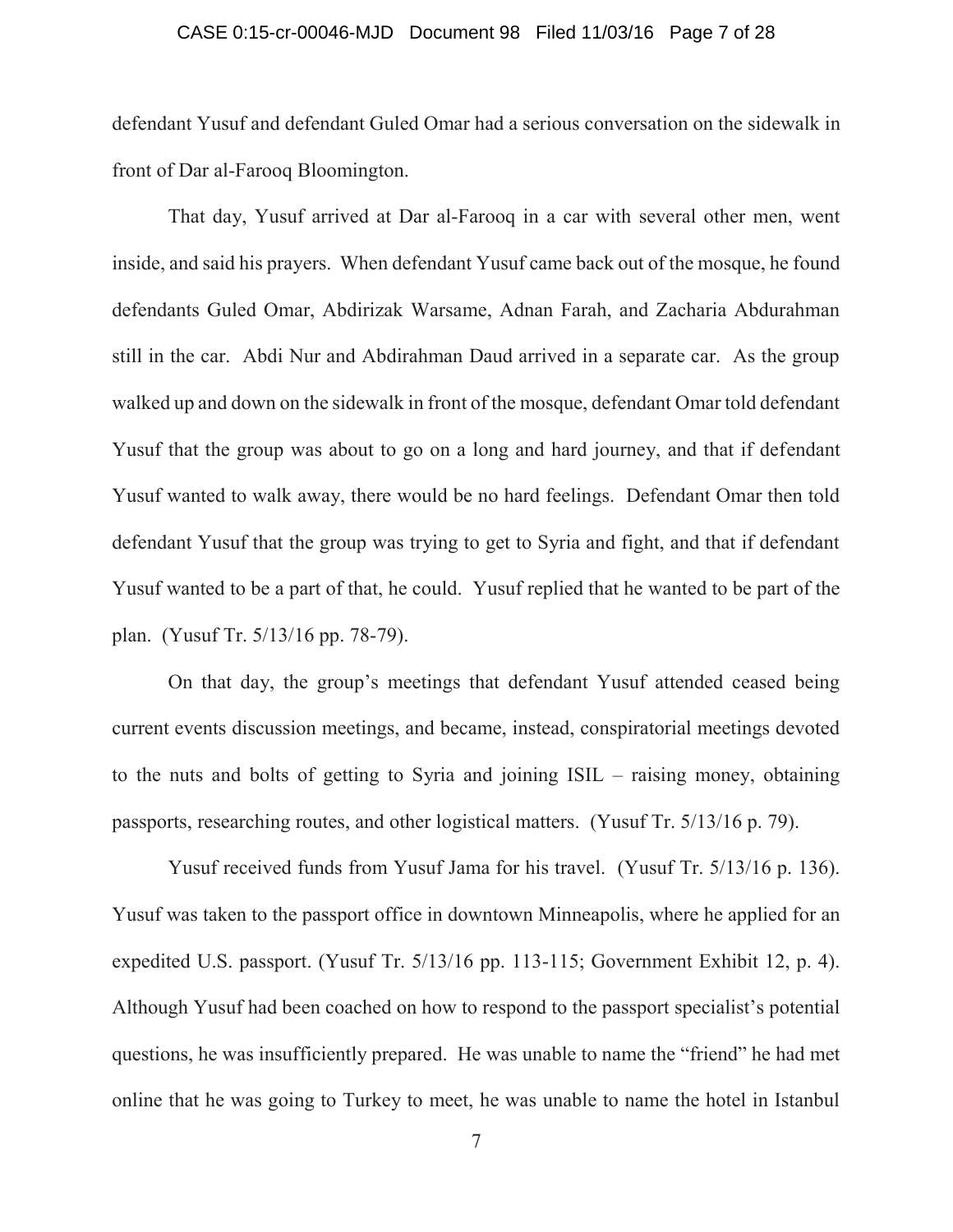## CASE 0:15-cr-00046-MJD Document 98 Filed 11/03/16 Page 8 of 28

where he would be staying, and he was unable to name any tourist sights in Istanbul except, ironically, the Blue Mosque (ironic because the Blue Mosque was the rendezvous point at which Yusuf would have met ISIL facilitators had he actually traveled). The passport specialist notified his supervisor of the odd interaction he had had with Yusuf; the supervisor alerted the FBI; and when Yusuf returned to the passport office on May 5, 2014 to pick up his passport, he was under FBI surveillance.

Yusuf was, as noted above, denied boarding on May 28, 2014 at MSP. He lied to the agents who intercepted him at the airport. Had Yusuf been truthful and forthcoming in response to the agents' questions, Abdi Nur would probably have been denied boarding the next day, May 29, 2014. Instead, Abdi Nur, who was not at the time known to law enforcement, left the United States and reached Syria. Abdi Nur is now presumed dead.

From that point until the Fall, Yusuf had almost no interaction with the other conspirators. However, in October of 2014, Yusuf received a text message from the lawyer who represented him at the time, stating that Yusuf should expect to be arrested in the next few weeks. (Yusuf Tr. 5/13/16 p. 190). At about this time Yusuf painted pro-ISIL graffiti on a wall. He could not remember whether he did this before or after getting the text message from his then-attorney. At trial, he called his behavior "childish." (Yusuf Tr. 5/16/16 p. 12). Yusuf met with the conspiratorial group and they decided that Yusuf should try, once again, to leave the country, via either Mexico or Canada. (Yusuf Tr. 5/13/16 pp. 190-191). In reaction to this text from his lawyer, Yusuf met with the group approximately three times to discuss his options. (Yusuf Tr. 5/16/16 p. 21). The group (with the exception of defendant Guled Omar) was in favor of Yusuf fleeing the United States, and Yusuf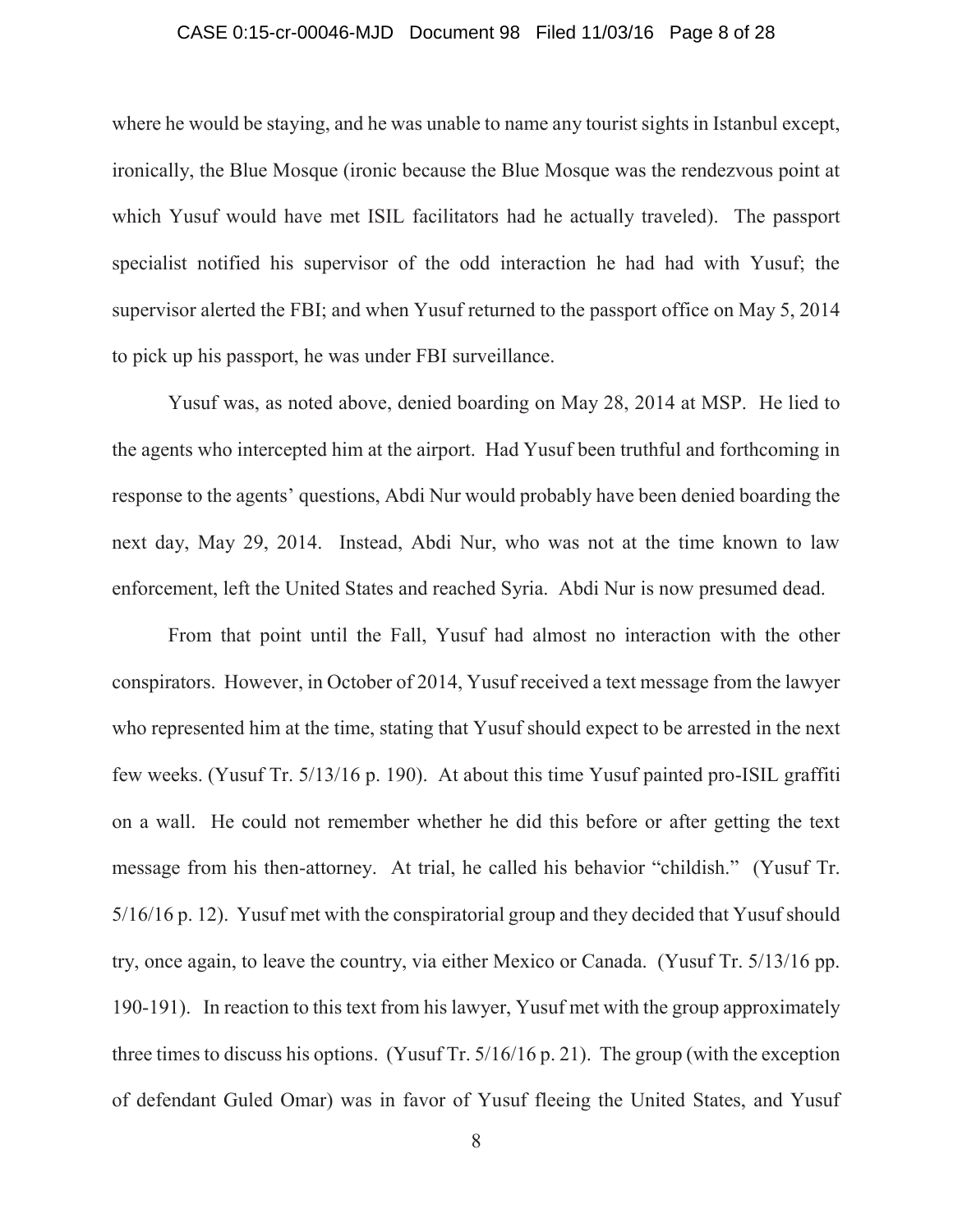## CASE 0:15-cr-00046-MJD Document 98 Filed 11/03/16 Page 9 of 28

began planning to depart. Yusuf, however, settled down after speaking with his father and an uncle, decided to remain in the United State, and abandoned his nascent plan to flee the country. (Yusuf Tr. 5/16/16 p. 30).

## **III. ARGUMENT**

Absent a motion for a downward departure from the United States pursuant to U.S.S.G. § 5K1.1, a guidelines sentence of fifteen years would be appropriate in this case.

## **A. The Report of Presentence Investigation**

The United States has no objections to the factual statements set forth in the Report of Presentence Investigation prepared by the United States Probation and Pretrial Services Office.

## **B. The Sentencing Guidelines**

The Report of Presentence Investigation accurately calculates defendant Yusuf's adjusted offense guidelines offense level as 35 (with a three level reduction for acceptance of responsibility pursuant to U.S.S.G. § 3E1.1) and his criminal history category as VI. The resulting advisory guidelines term of imprisonment is 292 to 365 months. However, because the offense to which defendant Yusuf pled guilty, conspiracy to provide material support to a designated terrorist organization, in violation of 18 U.S.C. § 2339B, has a statutory maximum term of imprisonment of 15 years, or 180 months, defendant Yusuf's advisory guidelines sentence also caps at 180 months.

The adjusted offense level and criminal history score are both quite high for this defendant in part because of the application of the terrorism enhancement at U.S.S.G. § 3A1.4. This victim-related, Chapter Three adjustment recognizes that "an act of terrorism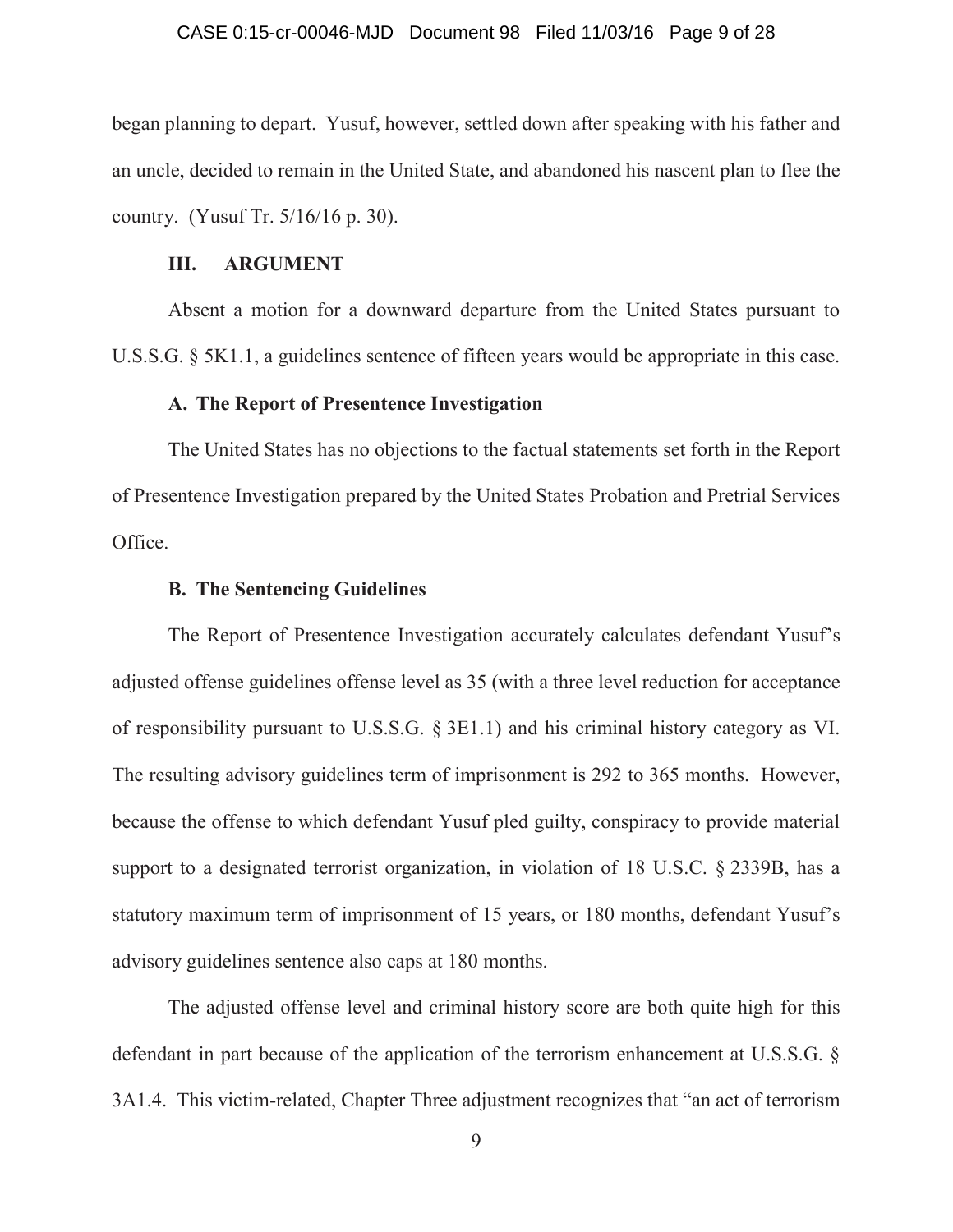## CASE 0:15-cr-00046-MJD Document 98 Filed 11/03/16 Page 10 of 28

represents a particularly grave threat because of the dangerousness of the crime and the difficulty of deterring and rehabilitating the criminal, and thus that terrorists and their supporters should be incapacitated for a longer period of time." *United States v. Meskini*, 319 F.3d 88, 92 (2d Cir.) *cert. denied sub nom. Haouari v. United States*, 538 U.S. 1068 (2003). "We have recognized that 'Congress and the Sentencing Commission had a rational basis for creating a uniform criminal history category for all terrorists under [U.S.S.G.] § 3A1.4(b), because even terrorists with no prior criminal behavior are unique among criminals in the likelihood of recidivism, the difficulty of rehabilitation, and the need for incapacitation." *United States v. Stewart*, 590 F.3d 93, 143 (2d Cir. 2009) (*quoting Meskini, supra*, 319 F.3d at 92).

## **C. 18 U.S.C. § 3553(a)**

The factors that a district court should take into account in fashioning an appropriate sentence are listed at 18 U.S.C. § 3553(a).

# **(1) The Nature and Circumstances of the Offense and the History and Characteristics of the Defendant.**

The nature and circumstances of the offense are set forth in detail in Common Appendix A. Defendant Abdullahi Yusuf was born in a refugee camp in Kenya in 1999 and emigrated to the United States as a refugee at the age of three. His father was not able to join the family for five years. During this time, defendant Yusuf taught himself English by watching cartoons on TV. After his father arrived in the United States the family was able to move from Minneapolis to Burnsville. However, the family later moved to Inver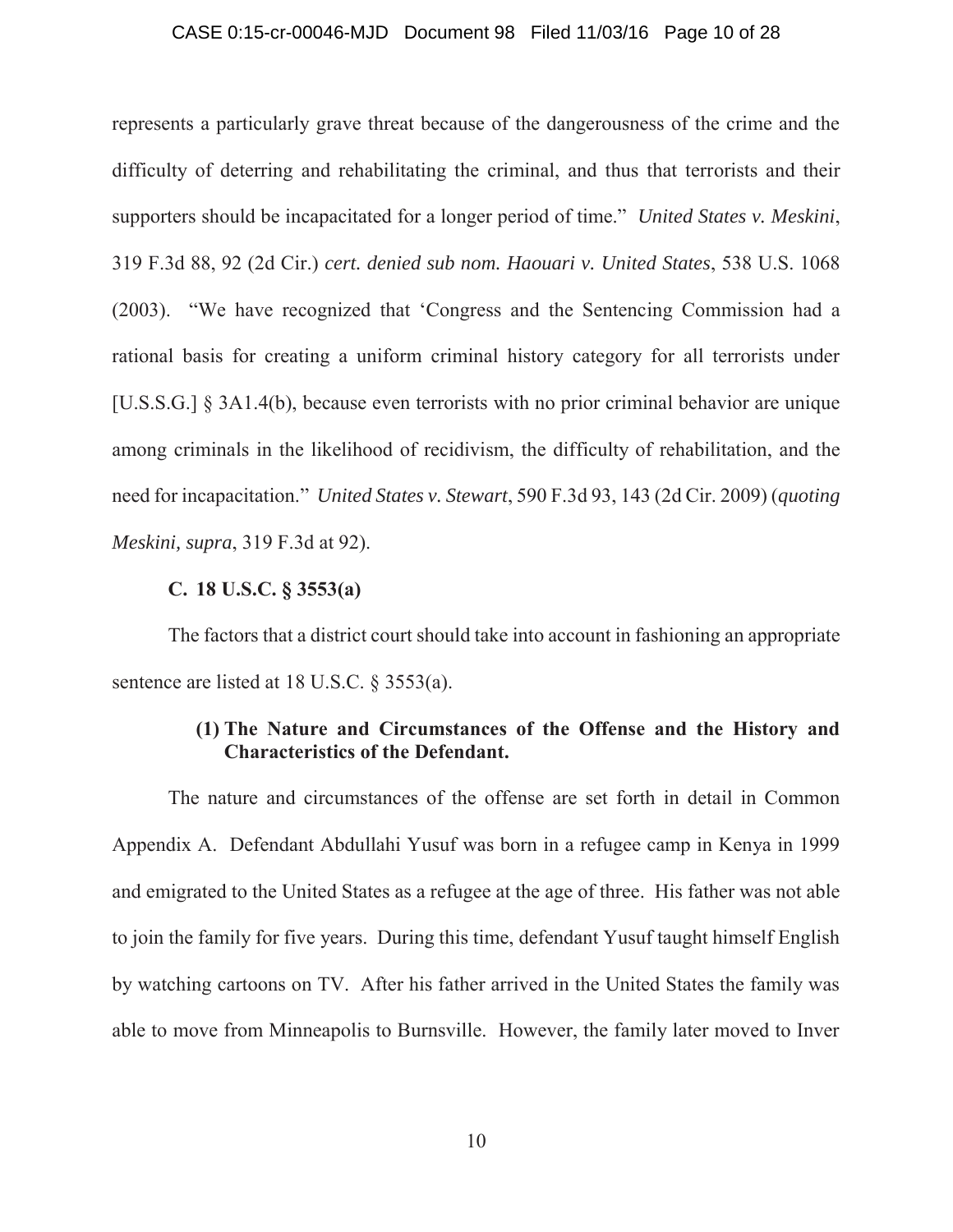## CASE 0:15-cr-00046-MJD Document 98 Filed 11/03/16 Page 11 of 28

Grove Heights because they were concerned about the bad companions with whom defendant Yusuf was associating.

Defendant Yusuf made a single attempt, in May of 2014, to travel to Syria and join ISIL. He was not honest with law enforcement at the airport. Following the failure of this attempt, he did not formally withdraw from the conspiracy, in a legal sense, by departing and informing law enforcement of the conspiracy's existence. He does, however, simply seem to have stopped associating with the conspirators until the Fall of 2014. In the Fall of 2014, after receiving a text message from his lawyer, warning Yusuf to be prepared for an imminent arrest, Yusuf re-engaged with the conspirators, but shortly afterwards he again disassociated himself from them. Following his arrest, Yusuf began cooperating with the government. That cooperation will be detailed in a substantial assistance motion that will be forthcoming from the government.

According to information received from the jail, defendant Yusuf has had no rule infractions while incarcerated, nor has he given jail staff any difficulty.

# **(2) The Need for the Sentence Imposed to Reflect the Seriousness of the Offense, to Promote Respect for the Law, and to Provide Just Punishment for the Offense.**

Defendant Yusuf has been convicted of a very serious crime. Three people, at least, have died in Syria as a result of this conspiracy – Douglas MacAuthur McCain, Abdi Nur, and Yusuf Jama. The offense's seriousness would be adequately reflected in a fifteen-year advisory guidelines sentence, as would be respect for the law and just punishment. As the Supreme Court has recognized, "combating terrorism is an urgent objective of the highest order." *Holder v. Humanitarian Law Project,* 561 U.S. 1, 28 (2010).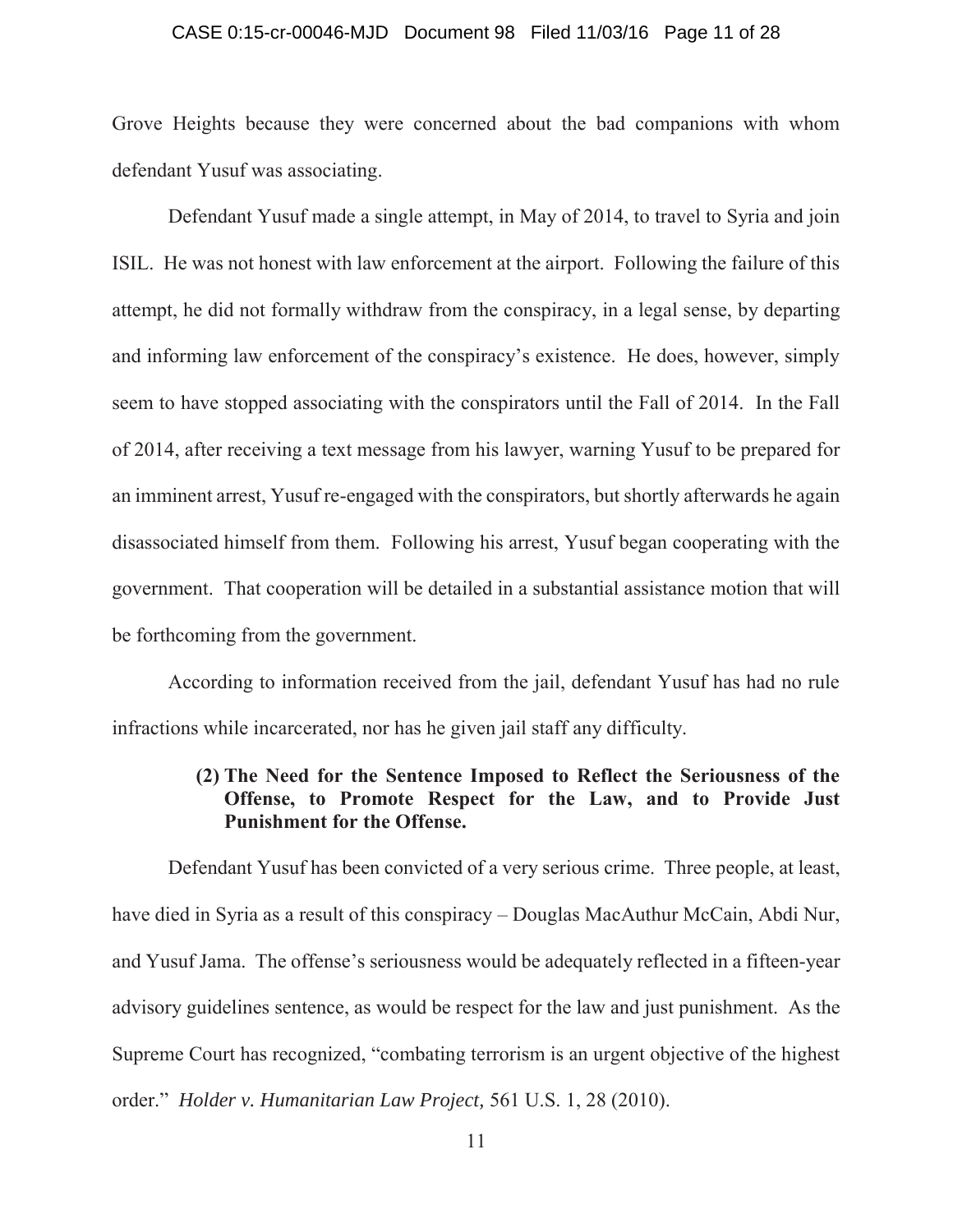## CASE 0:15-cr-00046-MJD Document 98 Filed 11/03/16 Page 12 of 28

In other sentencing position pleadings filed in this case, the government is noting that one reason for imposing a significant sentence in this particular case is that this case was tried in an intimidating atmosphere. This factor does not apply to defendant Yusuf, however, as he was the attempted object of intimidation, not a perpetrator of intimidating acts or speech, nor one who encouraged others to engage in such behavior. In fact, at one point Yusuf's testimony had to be interrupted because community members attending the trial were attempting to harass Yusuf's mother, in full view of him as he testified. (Yusuf Tr. 5/13/16 pp. 118-126).

# **(3) The Need for the Sentence to Afford Adequate Deterrence to Criminal Conduct, and the Need for the Sentence Imposed to Protect the Public from Future Crimes of This Defendant.**

General deterrence is necessary to deter other people from committing similar crimes. "Congress specifically made general deterrence an appropriate consideration . . ., and we have described it as 'one of the key purposes of sentencing.'" Ferguson v. United States, 623 F.3d 627, 632 (8th Cir. 2010) (quoting United States v. Medearis, 451 F.3d 918, 920 (8th Cir. 2006)). Individual deterrence is needed to prevent re-offending by the particular defendant being sentenced.

In this case, general deterrence remains important, as not too long ago, Minnesota suffered a wave of young men traveling to join al Shabaab, and presumably many of those young men are now dead. Despite these deaths and the surrounding investigation and prosecutions, here yet another group of Minnesota men attempted to leave the United States to become terrorists. As the Court witnessed in the Courtroom and surrounding press coverage, despite the gravity of the charges, the defendants had significant support.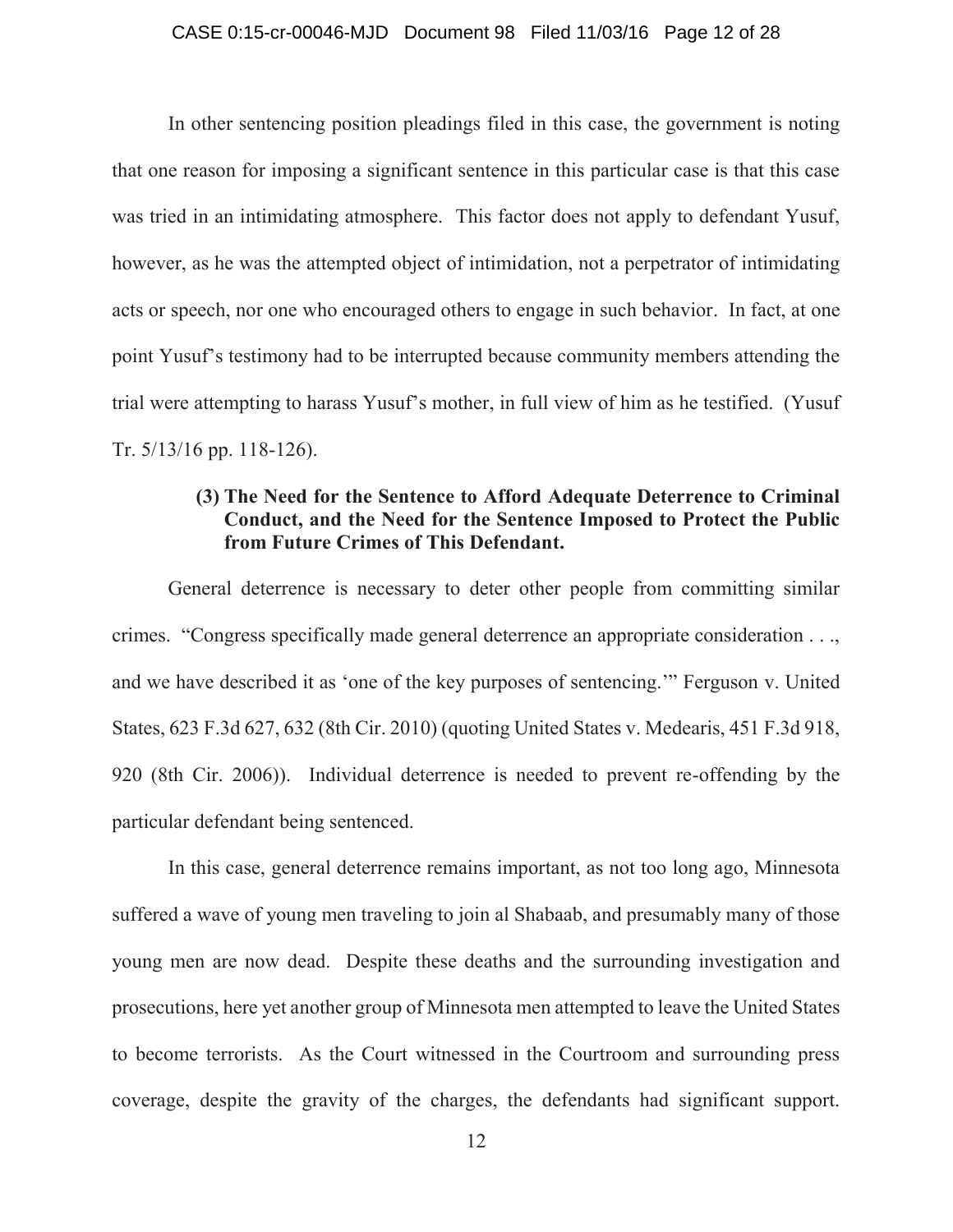## CASE 0:15-cr-00046-MJD Document 98 Filed 11/03/16 Page 13 of 28

General deterrence is necessary to impress upon a certain number of people in the community that no matter your age, religion, or politics, trying to become a terrorist has serious, dire consequences. In the case of defendant Yusuf, however, general deterrence takes on a different meaning. Defendant Yusuf chose to assist the United States, and therefore was the object of the ire of some people, not the object of their support. A significant sentence imposed on defendant Yusuf would be, paradoxically, counterproductive from the point of view of general deterrence, as it would inevitably convey the message that reforming one's life is futile, as a long prison sentence will still follow.

The government sees little, if any, need for individual deterrence as to Abdullahi Yusuf, who has, since his arrest, convincingly renounced terrorism and the intolerance which breeds terrorism.

# **(4) The Need for the Sentence to Provide the Defendant with Needed Educational or Vocational Training, Medical Care, or Other Correctional Treatment in the Most Effective Manner.**

Since his arrest, defendant Yusuf has participated in extensive programming, arranged with the Court's assistance, through the nonprofit organization Heartland Democracy. In the view of the U.S. Attorney's Office this programming has been very beneficial to defendant Yusuf, and any sentence imposed would, we hope, be crafted in such a way as to allow defendant Yusuf to continue with that programming upon release from custody.

13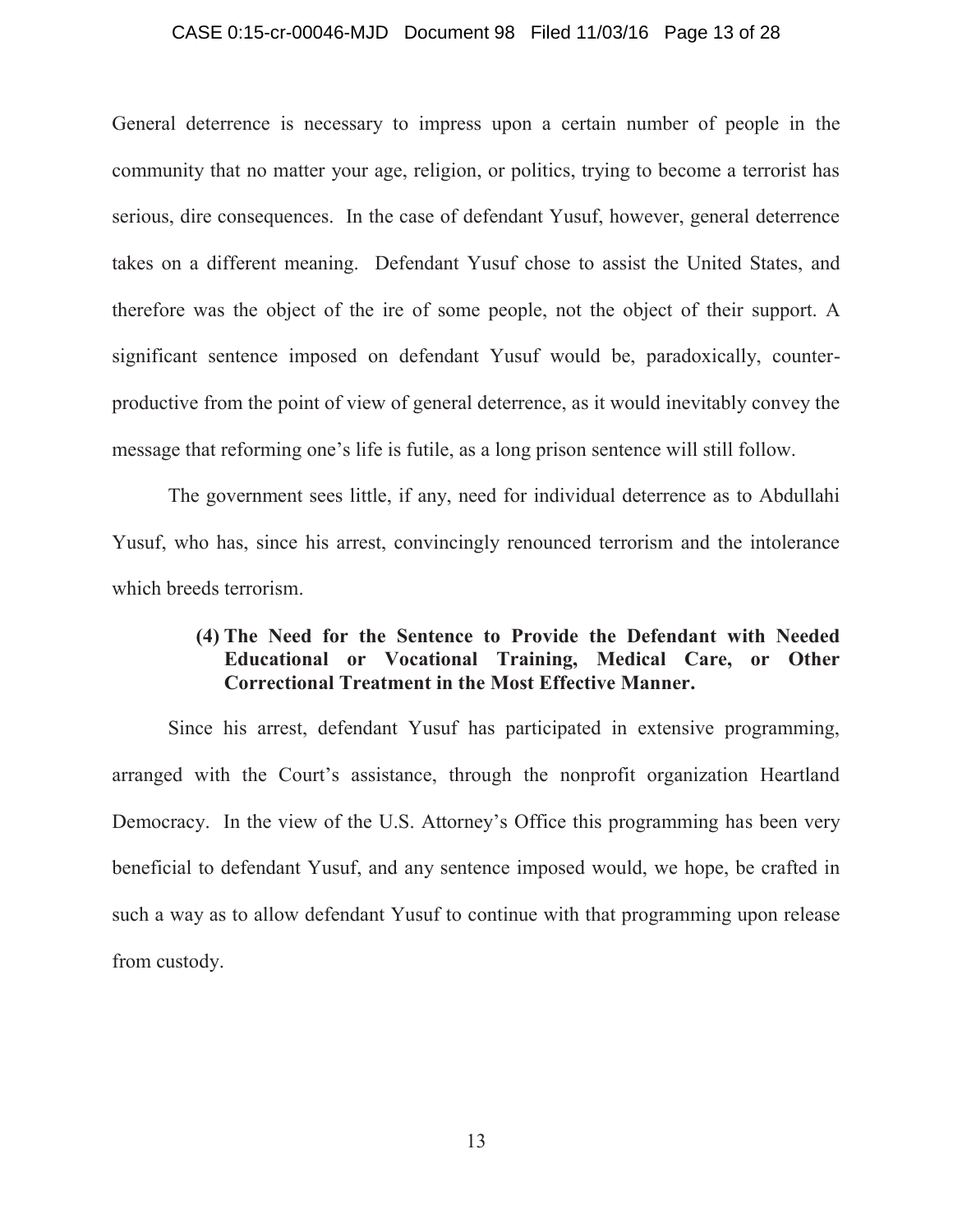## **(5) The Kinds of Sentences Available**

The United States has submitted a Report concerning sentences imposed on defendants who have traveled overseas, or attempted to travel overseas, in the past two years in support of a designated foreign terrorist organization.

A review of the sentences imposed is telling. Of 20 defendants, in 14 cases, convicted of an 18 U.S.C. § 2339B violation, 14 of those defendants, or nearly threequarters, were sentenced to the statutory maximum sentence of fifteen years' imprisonment. Only four of these convictions followed trial; the rest were all the result of guilty pleas. In short, courts are imposing the maximum sentences allowed by law in 2339B cases, even when defendants have admitted to their wrongdoing and initiated the rehabilitative process by pleading guilty.

## **IV. CONCLUSION**

The United States respectfully asks that the Court sentence the defendant in accordance with the sentencing recommendation set forth in the forthcoming U.S.S.G. § 5K1.1 motion. The United States will be recommending a sentence of 42 months, a substantial, but warranted and deserved, downward departure from the presumptive advisory guidelines sentence of 180 months. A detailed letter to the district court judge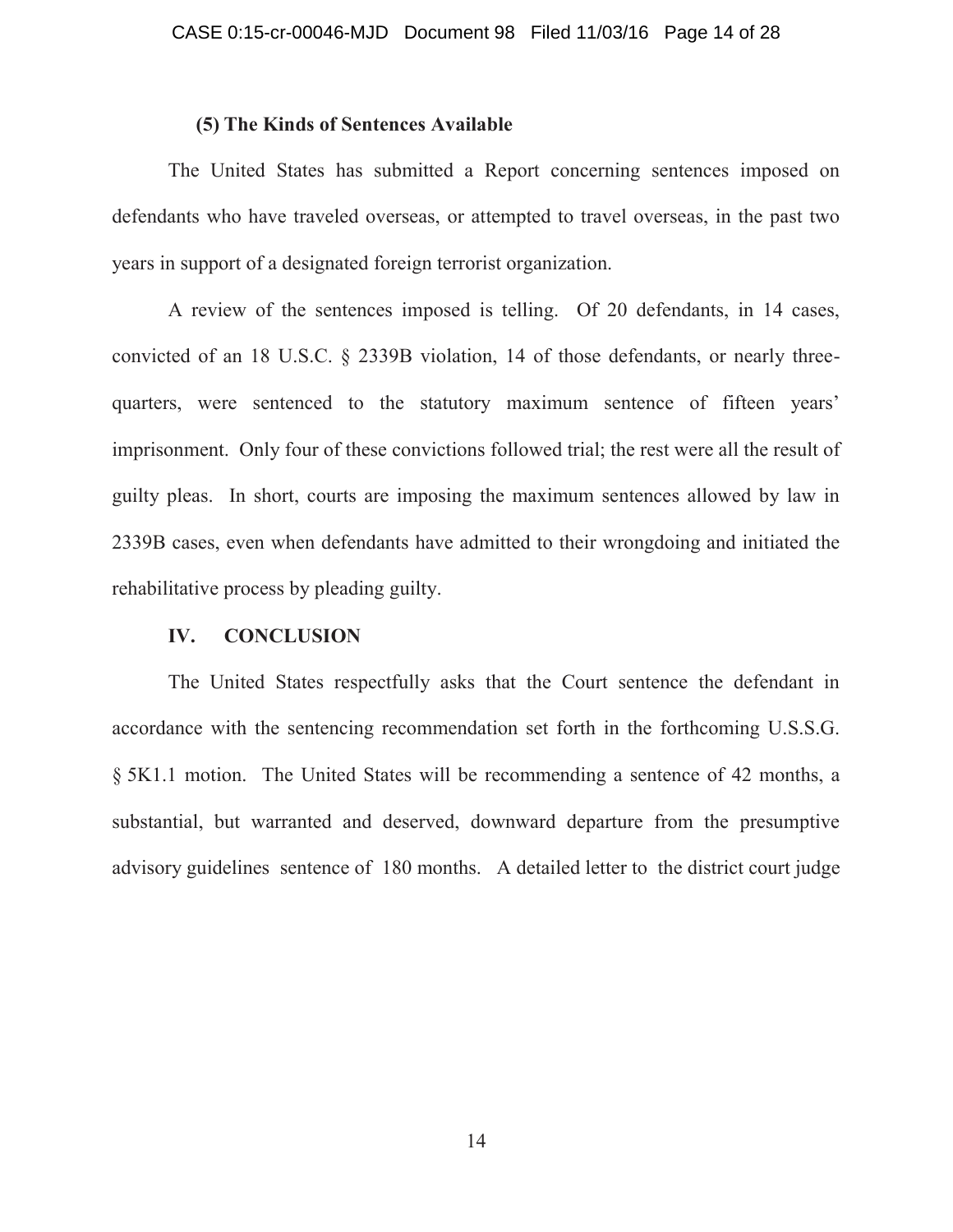will be filed together with the 5K1.1 motion, detailing Defendant's cooperation, its magnitude, and its contribution to the successful prosecution of this case.

Dated: November 3, 2016 Respectfully Submitted,

 ANDREW M. LUGER United States Attorney

*s/ John Docherty* 

 BY: JOHN DOCHERTY Assistant United States Attorney Attorney Reg. No. 017516X

 ANDREW R. WINTER Assistant United States Attorney Attorney Reg. No. 232531

 JULIE E. ALLYN Assistant United States Attorney Attorney Reg. No. 256511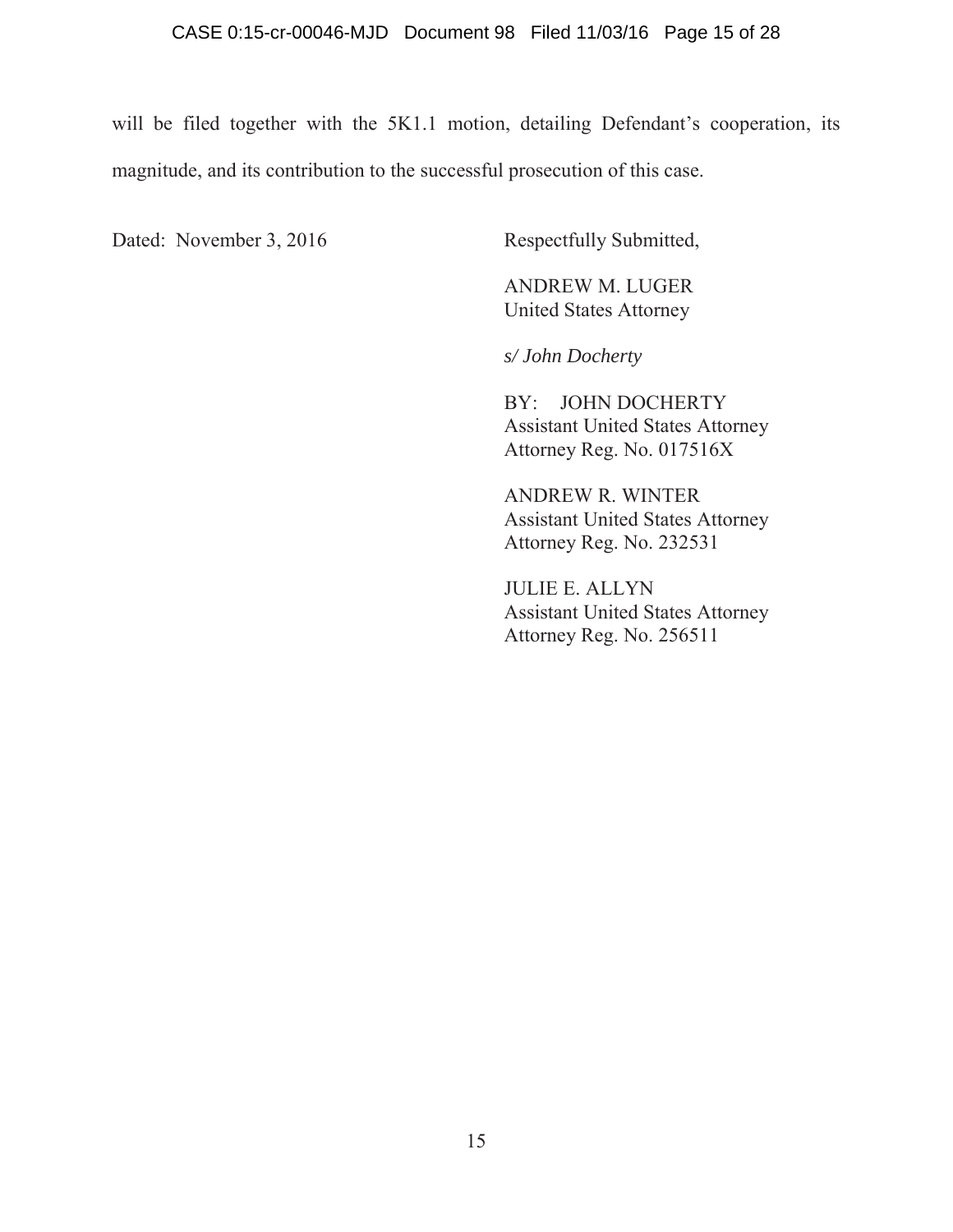## **COMMON APPENDIX A – THE SYRIAN INSURRECTION AND ISIL**

 This Appendix A to the Government's Sentencing Positions describes (a) historical and Syrian current affairs context that is common to all nine Sentencing Positions being submitted to the Court by the government, and (b) a capsule summary of the facts proven at trial. This Appendix is reproduced in each of the government's sentencing positions, and is identical in each. No attempt has been made to write a factual summary that is more comprehensive than the very thorough Reports of Pre-Sentence Investigation written in this case by United States Probation officers. However, this Common Appendix A does go into more detail than the PSRs about the history of the Syrian insurrection, and the role in that insurrection of the designated foreign terrorist organization the Islamic State in Iraq and the Levant, or "ISIL." If there is interplay between events in Syria and events in Minnesota, Common Appendix A tries to correlate events in Syria with significant events that were happening in this case, here in Minnesota, at about the same time as the events in Syria.

 As to the first part of Common Appendix A, history and current events, Common Appendix A relies upon the trial testimony of the government's expert witness, Charles R. Lister, Senior Fellow at the Middle East Institute, Washington, D.C. Common Appendix A does not summarize all of Mr. Lister's testimony. Instead, it highlights those parts of his testimony which are important to understanding the issues in these sentencings. These matters are a short history of the Syrian insurrection, the origins of ISIL, as well as ISIL's extraordinary brutality and the part such brutality plays in ISIL's recruitment of foreign fighters. Finally, this Common Appendix A concludes with a brief description of ISIL's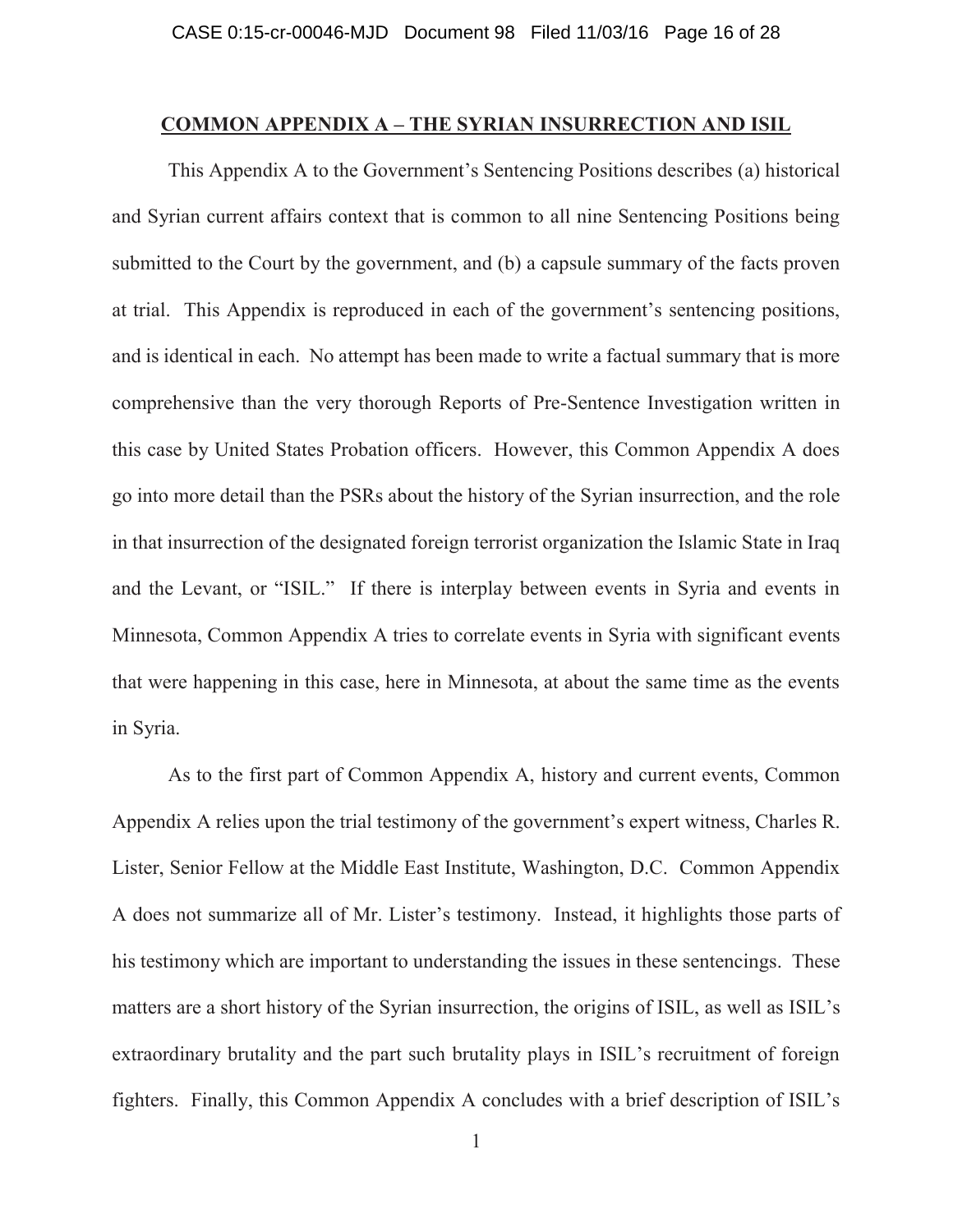## CASE 0:15-cr-00046-MJD Document 98 Filed 11/03/16 Page 17 of 28

understanding of the importance, to what in ISIL's view would be an observant Muslim, of participating in the fighting now taking place in Syria.

The second part of Common Appendix A seeks to provide an overview of the facts of the case, and to provide a description of the facts of the case that can be referred to in all of the government's sentencing position papers.

The facts concerning historical background and Syrian current events in Common Appendix A are taken from a transcript of the trial testimony of the government's expert witness, Charles R. Lister, Senior Fellow at the Middle East Institute, Washington, D.C. As to other trial facts, which have not yet been transcribed, Common Appendix A relies on the contemporaneous notes of Assistant U.S. Attorneys and FBI Special Agents.

# **Developments in Syria from the Arab Spring (2011) to 2013 Abu Musab al-Zarqawi's founding of ISIL (2013)**

Syrian President Bashar al-Assad took power in 2000, continuing the reign of his father, Hafez al-Assad. Between them, the two Presidents al-Assad have ruled Syria as a dictatorship for more than forty years. Bashar al-Assad has used brutal repression against his political opponents, including extensive and intrusive police surveillance followed by arrest, torture, and execution. The efforts of ordinary citizens, during the "Arab Spring," to protest against the regime, were met by the Assad regime with violence.

The Arab Spring began at the end of 2011, and was triggered by a Tunisian man who burned himself to death in a desperate act of protest after being humiliated by the police. The Arab Spring anti-dictatorship movement spread across North Africa and the Middle East in the months that followed.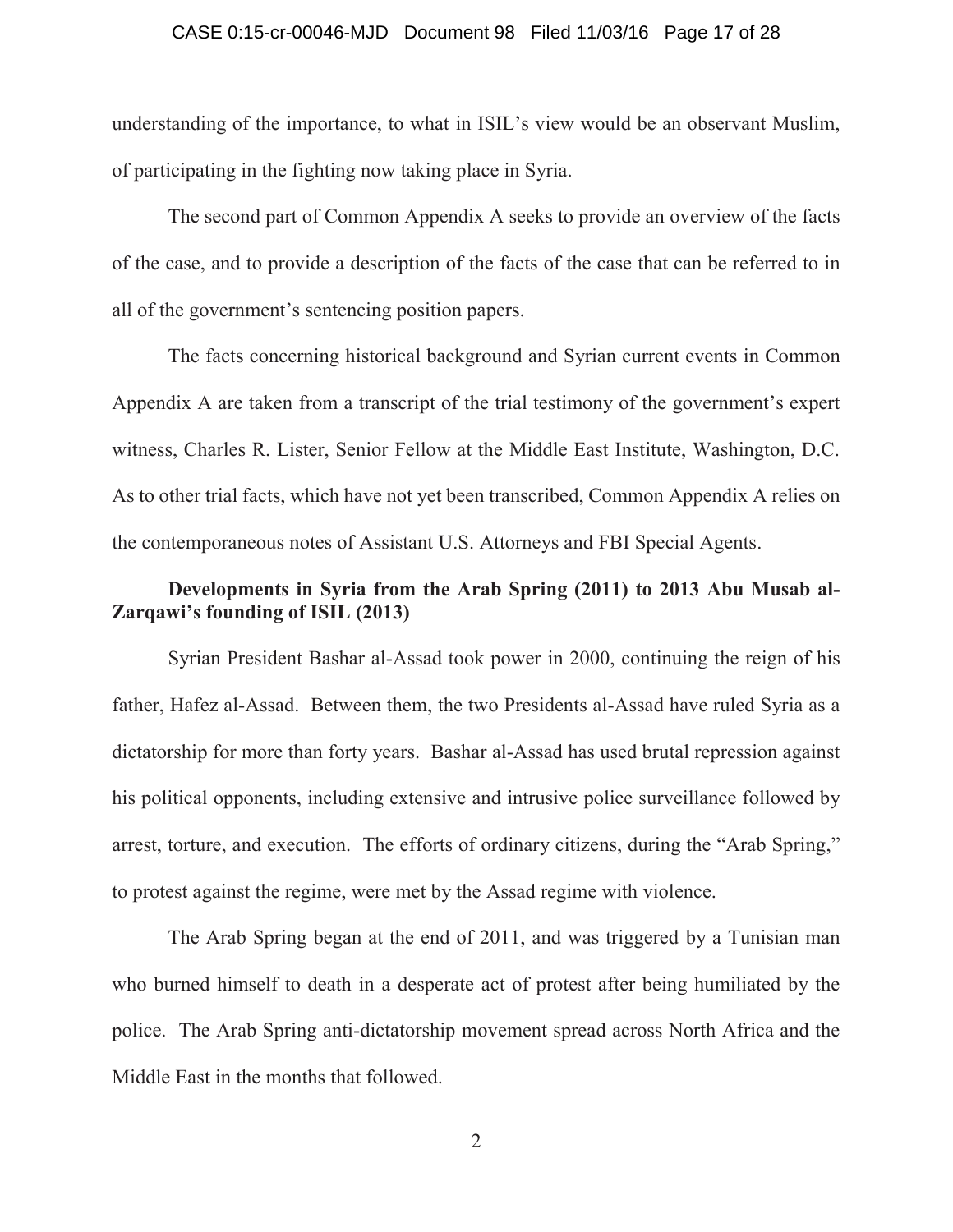## CASE 0:15-cr-00046-MJD Document 98 Filed 11/03/16 Page 18 of 28

In Syria, the wealthy had for decades been supporters of the regime. After Bashar al-Assad took power in 2000, this increased, and the gap between rich and poor in Syria became even more stark than it had been. When Bashar al-Assad introduced economic liberalization measures, with support given to small businesses, it turned out that the small businesses that received assistance were the small businesses of regime supporters.

On March 6, 2011, the Syrian internal security services arrested 15 schoolboys in the southern Syrian city of Deraa, alleging that they had been chanting revolutionary songs as they walked home from school. All the boys were tortured, and several of them were killed. Peaceful protests of the boys' arrest were met by the regime with live ammunition, resulting in several deaths. Over the next few days, protests spread to numerous Syrian cities. The arrest and torture of these schoolboys in Deraa, and the regime's heavy-handed response to it, marks the beginning of the Syrian insurrection against President Bashar al-Assad. The insurrection soon transitioned from peaceful protest to armed revolt against the Assad regime.

The reaction of the Bashar al-Assad regime to the events in Deraa was consistent with the reaction to opposition of President Bashar al-Assad's father, Hafez al-Assad, during the time he had been Syria's president. For example, in the 1980s a splinter faction of the Muslim Brotherhood tried to rise up in arms against President Hafez al-Assad in the Syrian city of Hamaa. President Hafez al-Assad responded with months of artillery shelling of Hamaa, which killed between 10,000 and 40,000 of the city's inhabitants.

As protests and fighting spread across Syria during 2011, the United States expressed sympathy for Syrians engaged in peaceful, anti-Assad protests. U.S.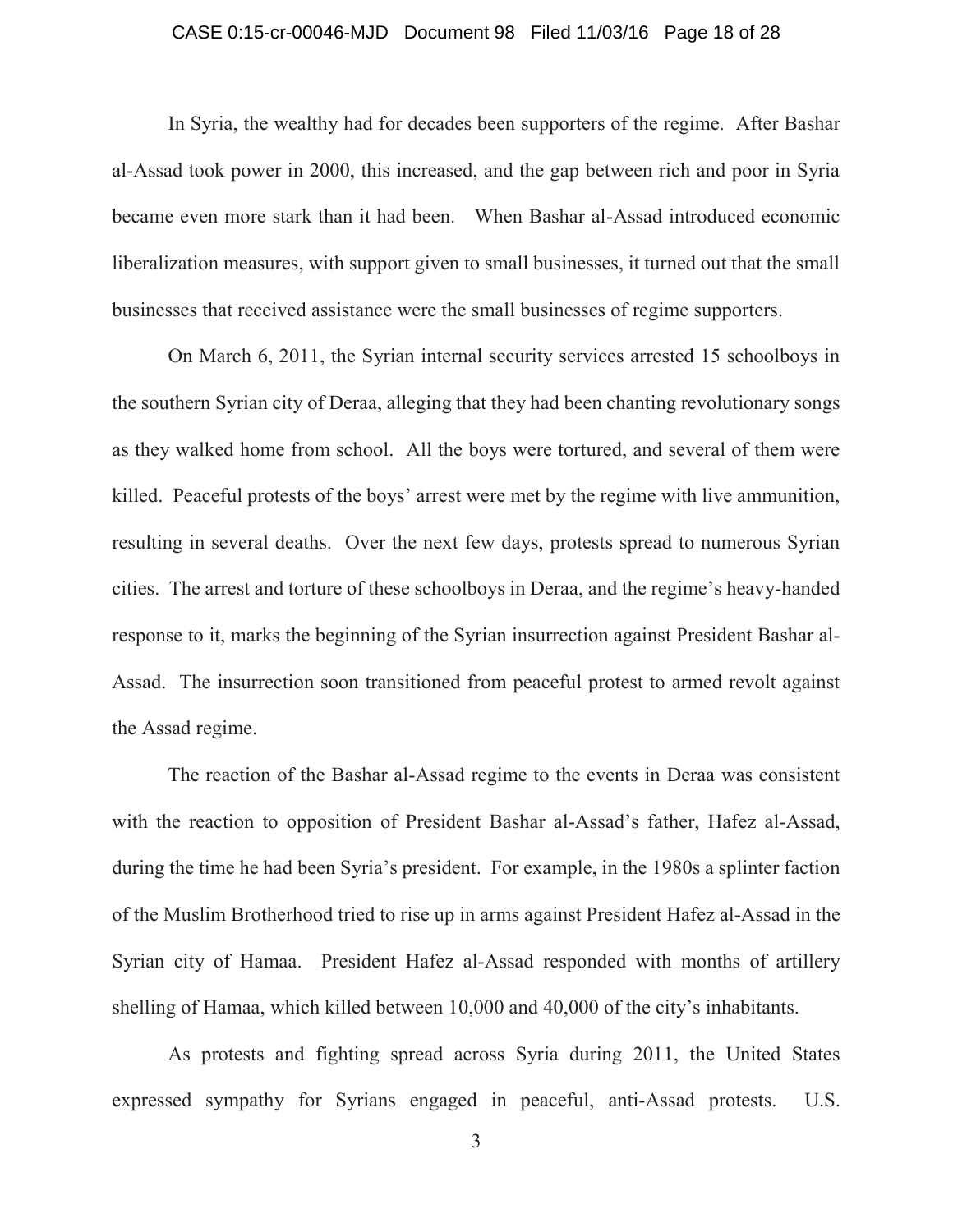## CASE 0:15-cr-00046-MJD Document 98 Filed 11/03/16 Page 19 of 28

Ambassador to Syria Robert Ford attended several anti-regime protests, a clear signal of U.S. government support. The regime responded by physically threatening the U.S. Embassy, and at one point withdrew security personnel from around the embassy and allowed pro-regime thugs to ransack the building. The United States then withdrew its diplomats from Syria. The United States has had no diplomatic or consular representation in Syria since 2011.

Arab Spring opposition to the Assad regime spanned all sectors of Syrian society. One component of the anti-regime opposition was a specifically religious, Islamic opposition. For a time following the U.S. invasion of Iraq, President Bashar al-Assad was able to neutralize the Islamic opposition within Syria by busing Islamic fighters over the border into Iraq, where they could fight Americans and their Iraqi allies. Eventually some of these Islamic fighters returned from Iraq (or Lebanon, another place to which the Assad regime had sent them) to Syria.

# **I. THE SYRIAN HISTORICAL AND CURRENT EVENTS CONTEXT OF THIS CASE.**

# **A. Abu Musab al-Zarqawi, the Origins of ISIL, and the Roots of ISIL's Extreme Violence**

In 1999, Abu Musab al-Zarqawi was released from the Jordanian prison where he had been serving a sentence for support of a terrorist organization. Shortly after his release from prison, Zarqawi traveled to Afghanistan, where he made contact with the senior leadership of al-Qaeda. With \$200,000 of al-Qaeda's money, and a plot of land donated by the Taliban, Zarqawi established a terrorist training camp in Afghanistan. In 2000, Zarqawi and the organization he had founded attempted to perpetrate the "millennium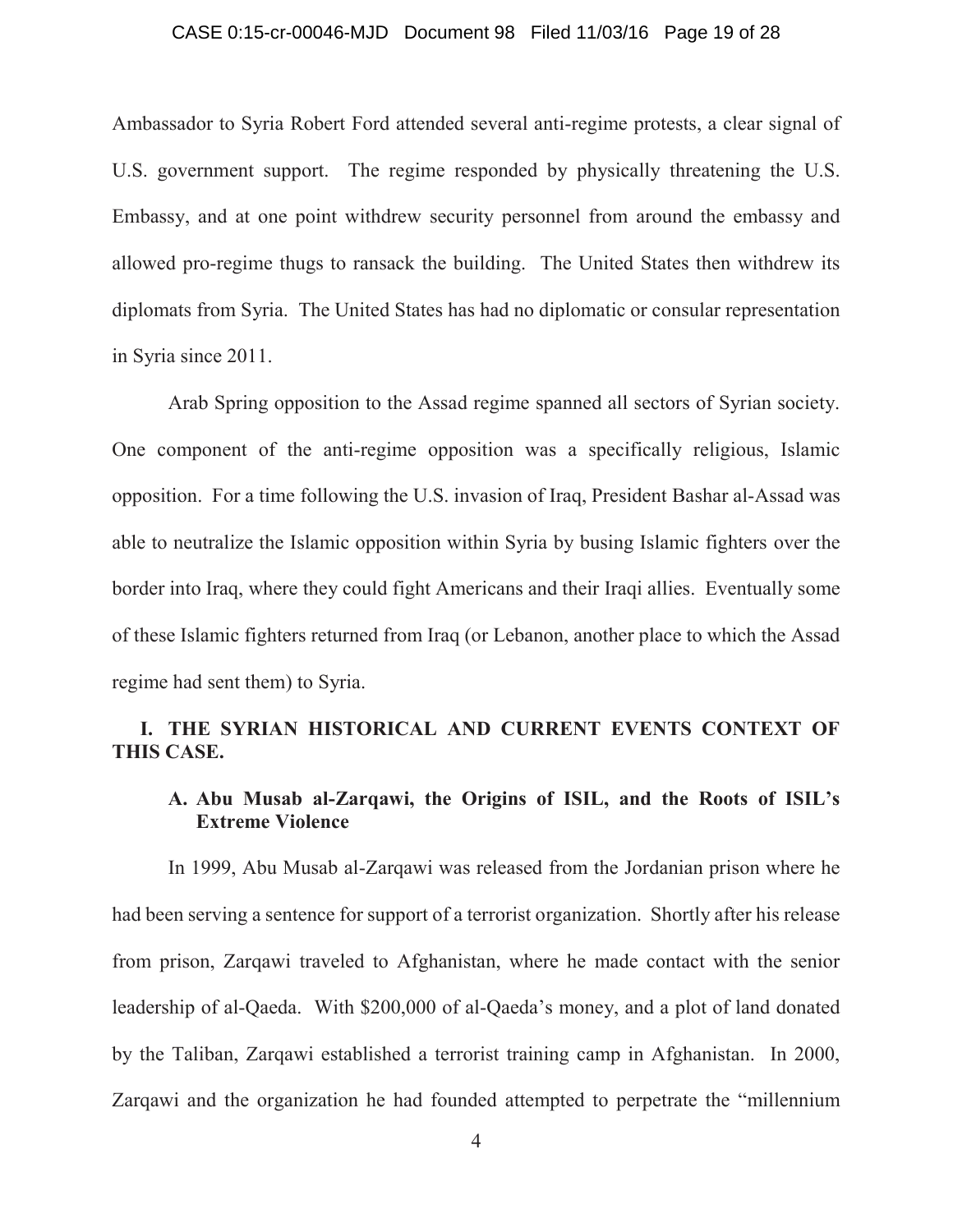## CASE 0:15-cr-00046-MJD Document 98 Filed 11/03/16 Page 20 of 28

plot," which included attacks on the Radisson Hotel in Amman, and several other western hotels in Amman. The plot was foiled.

When the U.S. invaded Afghanistan following the attacks of September 11, 2001, Zarqawi fought for a short while, but then fled Afghanistan, going first to Iran, and then on to northern Iraq. Following the U.S. invasion of Iraq, Zarqawi and his organization conducted a campaign of bombings against the United States military and other targets, including the United Nations and the Jordanian embassy. At this time, Zarqawi did not have any official relations with al-Qaeda, but in late 2003 and on into 2004 Zarqawi reached out to al-Qaeda in an effort to have his organization and al-Qaeda work together. In May of 2004, Zarqawi conducted his first videotaped beheading, of U.S. hostage Nicholas Berg. Several months after this atrocity, in October of 2004, Zarqawi "made *baya*" (swore allegiance) to al-Qaeda. Zarqawi's organization took the name "al-Qaeda in Iraq," and became al-Qaeda's first international affiliate.

Zarqawi was ferociously anti-Shiah, and his organization in turn became deeply anti-Shiah. Zarqawi believed the Shiah had to be fought until they were all exterminated. Zarqawi dispatched his own father to carry out a suicide bombing at a Shiah shrine in the Shiah holy city of Qatib, in southern Iraq, which killed a Shiah ayatollah. Shiah were referred to by the insulting term "rafidi" which means "one who refuses," specifically, one who refuses to recognize the legitimacy of the line of succession from the prophet that is recognized by Sunni Islam. The Assad regime, although its top members are Alawites, gets support from Iran, the dominant Shiah power in the middle east, and opposition or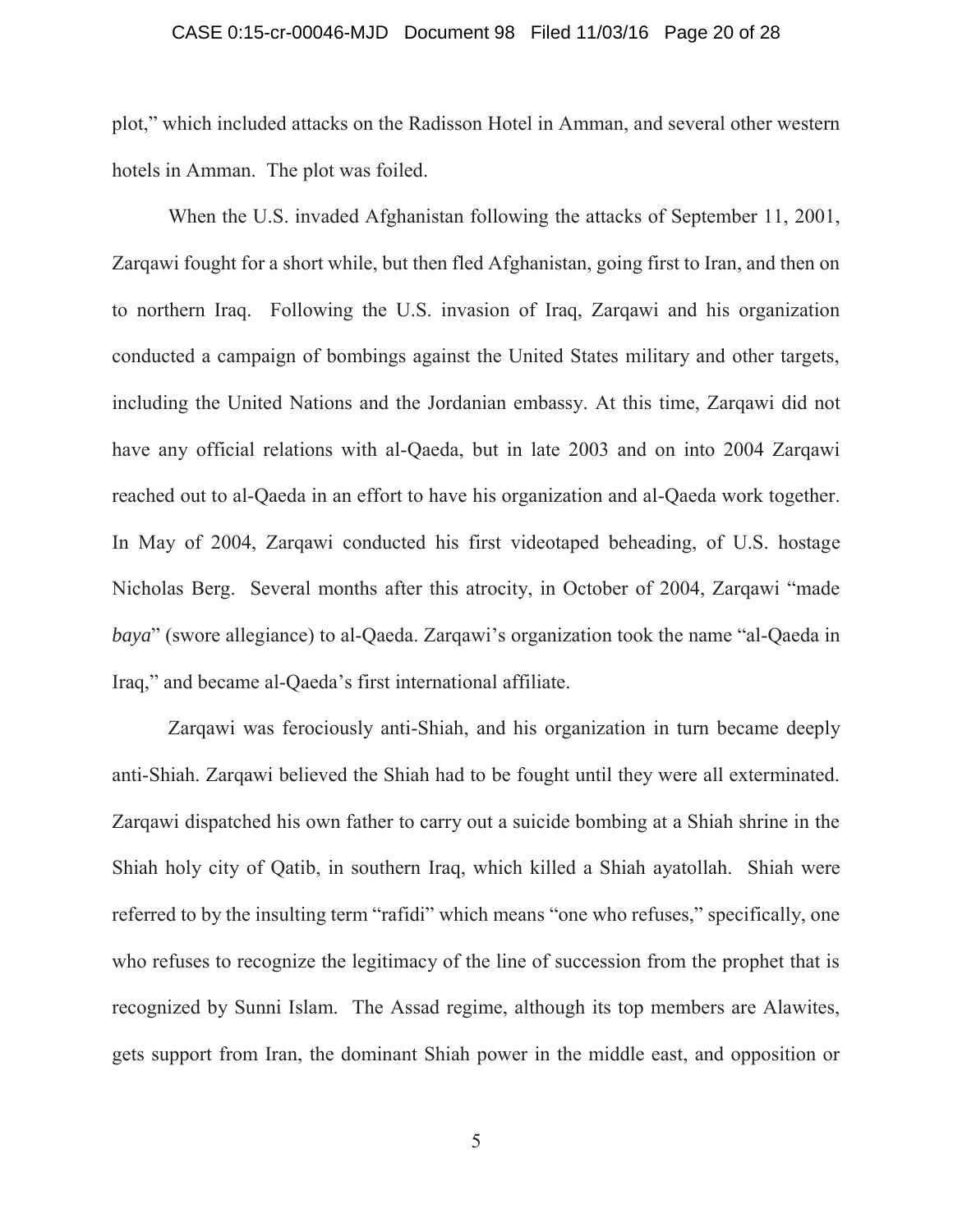## CASE 0:15-cr-00046-MJD Document 98 Filed 11/03/16 Page 21 of 28

support for the Assad regime tends to fall along Shiah-Sunni lines, with Shiah in support of the regime, and Sunni in opposition to it.

Following the pledge of *baya*, tension between Zarqawi and al-Qaeda persisted, primarily over the issue of brutality and the killing of Muslims. Zarqawi's bombing campaign in Iraq may have targeted non-Muslims, but the bombs were very powerful, were often detonated in public places, and as a result they killed many Muslims. In Zarqawi's view, such deaths were acceptable, because Zarqawi believed Iraqi society needed to be thoroughly cleansed of all western and secular influences. To al-Qaeda, however, Zarqawi's bombings were a catastrophe in terms of al-Qaeda's ability to maintain the support of ordinary Muslims. There was an exchange of letters between al-Qaeda and Zarqawi over this issue, at the end of which al-Qaeda ordered Zarqaqi to be more discriminating in his bombing. In response, Zarqawi's behavior, if anything, actually got worse.

Zarqawi was killed by American military action in June of 2006. In October of 2006 one of his successors as the leader of al-Qaeda in Iraq renamed the organization "the Islamic State in Iraq." After some years in which it was not clear whether the Islamic State in Iraq was or was not still part of al Qaeda, the two organizations formally split in 2013.

Before the split, in May through August of 2011, discussion began about opening a Syrian wing of the Islamic State in Iraq. In August of 2011, seven senior members of the organization crossed into Syria, and activated a dormant network of safehouses in northeastern Syria. In Syria, this group went by the name Jabhat al-Nusra, the "support group." When the split between the Islamic State and al-Qaeda occurred in 2013, Jabhat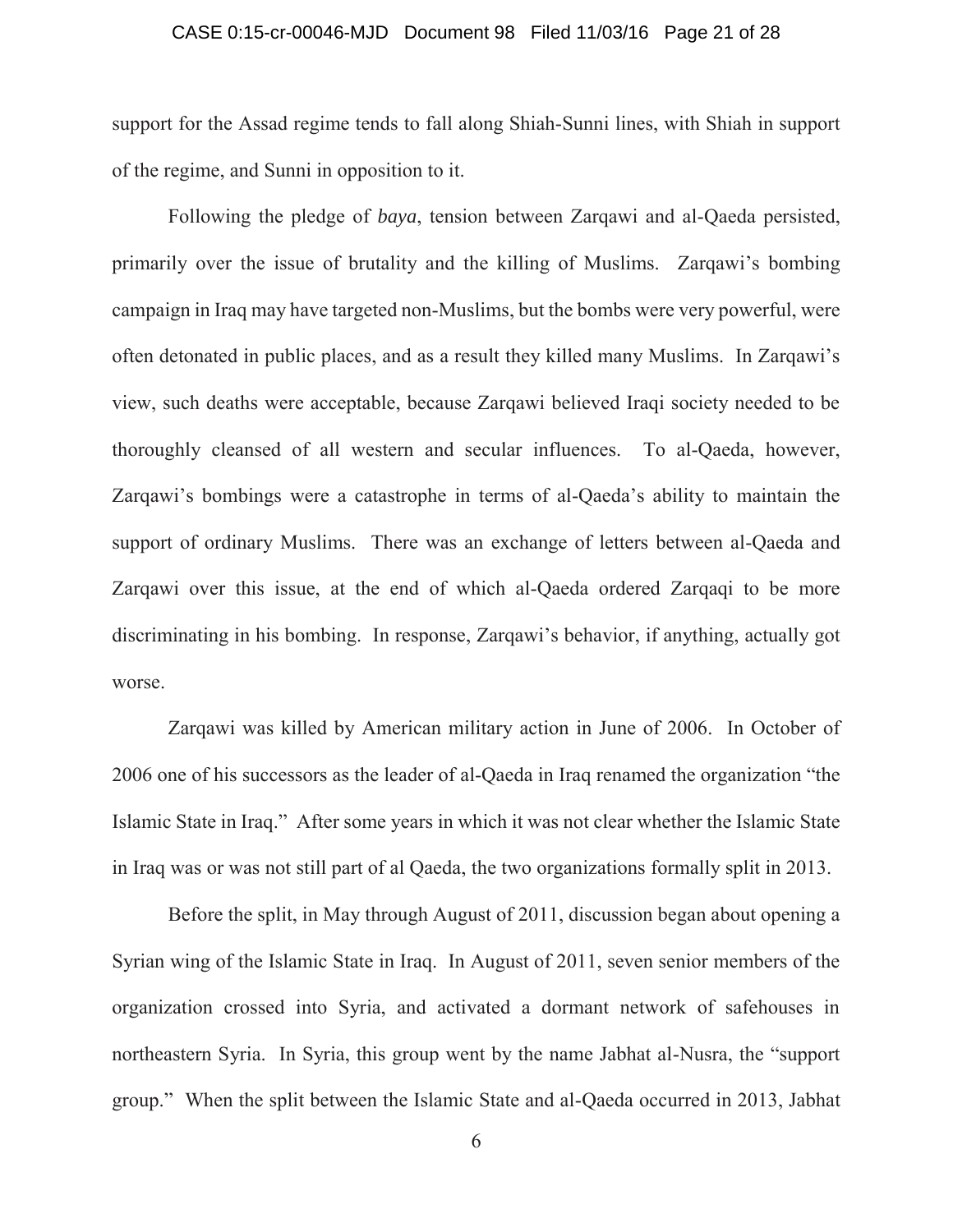## CASE 0:15-cr-00046-MJD Document 98 Filed 11/03/16 Page 22 of 28

al-Nusra remained a part of al-Qaeda, while the Islamic State went on its own, independent path.

In June of 2014, abu Bakr al-Baghdadi, then leader of what had become the Islamic State in Iraq and the Levant, or "ISIL," mounted the steps of the pulpit in a mosque in Mosul, Iraq and proclaimed the re-establishment of a caliphate, a supreme Islamic religious and political entity that had a legitimate claim to the loyalty of every Muslim in the world.

## **B. ISIL's Need for, and Recruitment of, Foreign Fighters**

Several factors drove ISIL to need foreign fighters to fill its ranks.

First, as testified to by Mr. Lister, ISIL did not govern populations so much as it controlled them. Its theological rulings were bizzare (the sale of ice cream was forbidden because ice cream did not exist in the prophet's time, and the sale of cucumbers was forbidden because cucumbers were sexually suggestive, for example), and its punishments for even minor infractions were extraordinarily sadistic and carried out in public. ISIL could recruit from the local population only through fear, and as a result local recruits understandably tended not to be good fighters. Second, from August of 2013 until July of 2014, ISIL did not fight the Assad regime; instead, it waged war on other anti-regime opposition groups. Of the 7,000 people killed in combat by ISIL during the first six months of 2014, not one was an Assad regime soldier. At this same time, the Assad regime stopped fighting ISIL, probably because the regime recognized that ISIL was doing the regime's work for it. These facts made it impossible for ISIL to augment its numbers by allying with other opposition groups.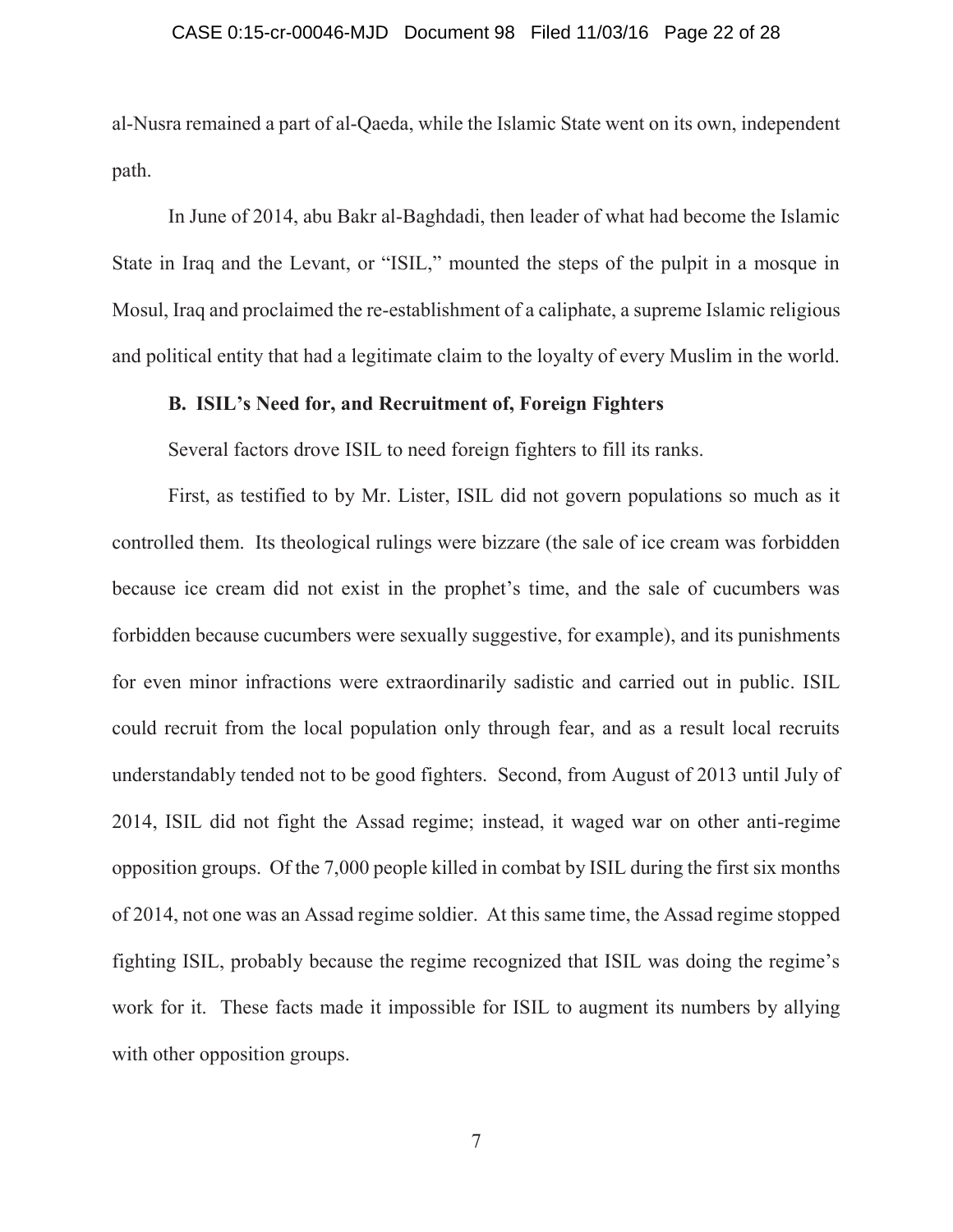## CASE 0:15-cr-00046-MJD Document 98 Filed 11/03/16 Page 23 of 28

In response, ISIL recruited very heavily from abroad, relying on three different recruiting messages.

First, abu Bakr al-Baghdadi, in his role as caliph and leader of the faithful, claimed that it was the duty of all Muslims throughout the world to come and join the Islamic State, and to fight for that state. Second, ISIL used its extreme brutality as a recruiting tool. To do so, ISIL characterized its actions to a local audience as expressions of power and dominance over a Shiah-dominated Iraqi government, and to an international audience as an organization that was bringing power back to Sunni Islam by showing no mercy to the enemies of Sunni Islam. To publicize its brutal acts, ISIL has proven very savvy at using electronic media. As the evidence at trial showed, many ISIL propaganda videos were enthusiastically viewed by defendants in this case.

Third and finally, ISIL has adopted an apocalyptic ideology about the end times which places great value on dying as a martyr in Syria at this particular time in human history. At the end of human history, ISIL preaches, Jesus will descend from heaven to the white minaret of the main mosque in Damascus, and from there will lead an army to the Syrian village of Dabiq, northeast of Aleppo, where the final battle between the forces of good and the forces of evil will be fought. As Mr. Lister explained:

... one of the reasons why ISIL has been so effective at recruiting so heavily from non-Syrian and Iraqi populations is because it has claimed to be operating in Syria within this broader mindset. The idea that you can go and fight in Syria in order to contribute towards bringing about the end of the world is something that its ideology – its propaganda, sorry, has made very clear for a long time. In fact, Dabiq was something that Abu Musab al-Zarqawi all the way back in the 2000s spoke about very clearly, our armies will one day reach Dabiq, and, you know, bring about the end of days. So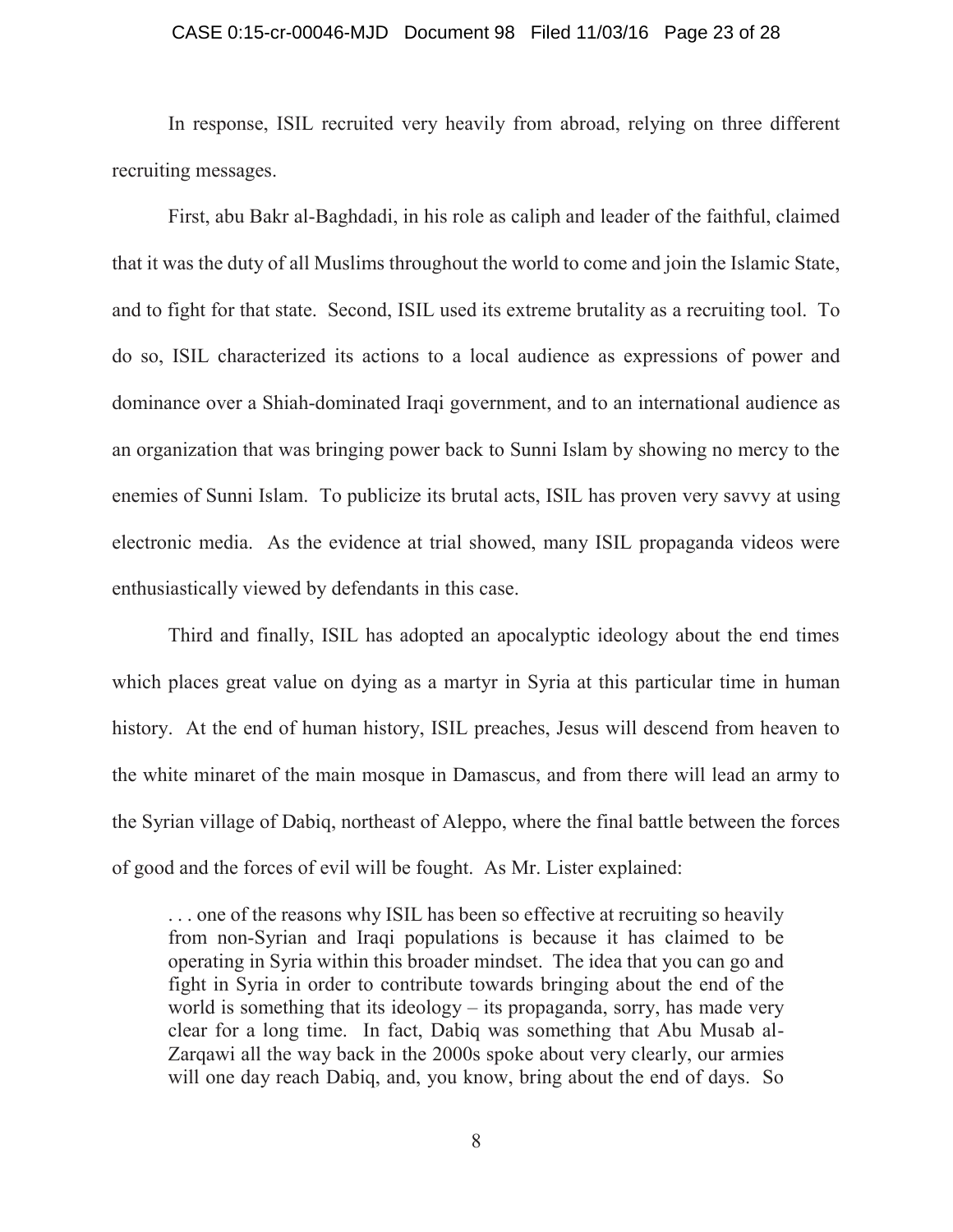it's a core tenet, it's a core principle of ISIL's belief. And fundamentally, it's a core reason for why they wanted to operate in Syria all along.

When asked to link this ideology to the recruitment of a potential foreign fighter,

Mr. Lister continued:

I mean, generally speaking, there is a belief within these organizations that if you fight in the name of Allah, in the name of God, and you die as a martyr, you will automatically go to paradise. I believe their understanding is that if you die in these battles, which ISIL claims to be bringing out the end of days, then you will obtain a, you know, a high place in paradise alongside God. So the importance of fighting in Syria specifically, as I say, is of that utmost importance.

Finally, Mr. Lister pointed out in his testimony that some of the outrages perpetrated by ISIL, such as the beheadings of western hostages, were "trying to bait the west into intervening more," in order to precipitate the final battle between Muslims and nonbelievers.

As a result of all three factors, a vast majority of ISIL's forces at for example, the battle of Kobani, under the command of ISIL commander Omar al-Shishani, were foreigners, who sustained huge casualties. Of note, the battle of Kobani pitted ISIL against Kurdish militia. At no time, did the battle of Kobani involve combat between ISIL and Assad regime forces.

## **II. THE FACTS OF THIS CASE**

The evidence at trial demonstrated the existence of a conspiracy among the defendants to travel to Syria via Turkey, cross the border into Syria, and there join, and fight for, ISIL. There were three major efforts by the defendants to reach Syria, in the Spring of 2014, the Fall of 2014, and the Spring of 2015.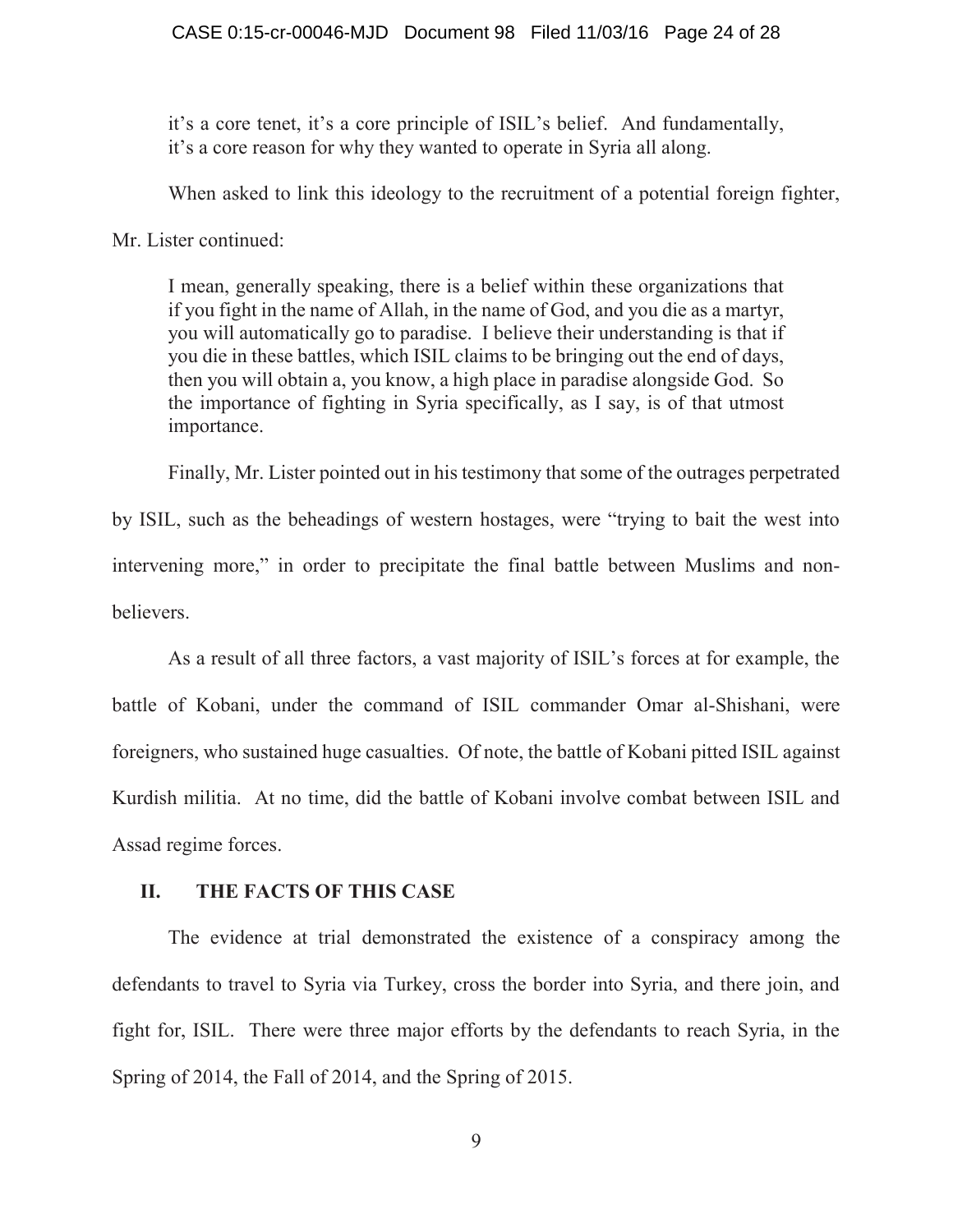## CASE 0:15-cr-00046-MJD Document 98 Filed 11/03/16 Page 25 of 28

The Spring of 2014 effort had two components. In one, defendant Guled Omar, together with Abdirahman Bashir (then a member of the conspiracy, later a cooperating human source for the FBI) and Yusuf Jama, attempted to drive to Mexico and travel onwards from Mexico to Turkey and then Syria. In preparation for this attempt, defendant Omar withdrew \$5,000 in cash using his federal student financial aid debit card. Those funds were never repaid, and as a result of this financial behavior, defendant Omar was later found guilty of federal financial aid fraud, in violation of 20 U.S.C. § 1097. The attempt at driving was thwarted by defendant Omar's family. Later, however, on June 9, 2014, Yusuf Jama left the Twin Cities by Greyhound bus, traveled to New York City's John F. Kennedy International Airport (hereinafter "JFK"), and flew from there to Turkey and onwards to Syria. Jama is believed to have later been killed in combat while fighting for ISIL and against Kurdish militia at the battle of Kobani.

The second component of the conspirators' Spring of 2014 effort involved cooperating defendant Abdullahi Yusuf's attempt to travel on May 28, 2014, and Abdi Nur's successful travel on May 29, 2014. Yusuf was booked on an itinerary that would have taken him on the Russian airline Aeroflot from Minneapolis-Saint Paul to JFK, then on to Moscow, Russia, before taking an Aeroflot flight from Moscow to Istanbul. However, when Yusuf applied for a passport on April 28, 2014, he aroused the suspicions of an alert passport specialist in the Minneapolis passport office. The passport specialist relayed his suspicions to his supervisor, who told the FBI. As a result, FBI Agents were waiting for Yusuf when he arrived at the Minneapolis – Saint Paul airport on May 28 to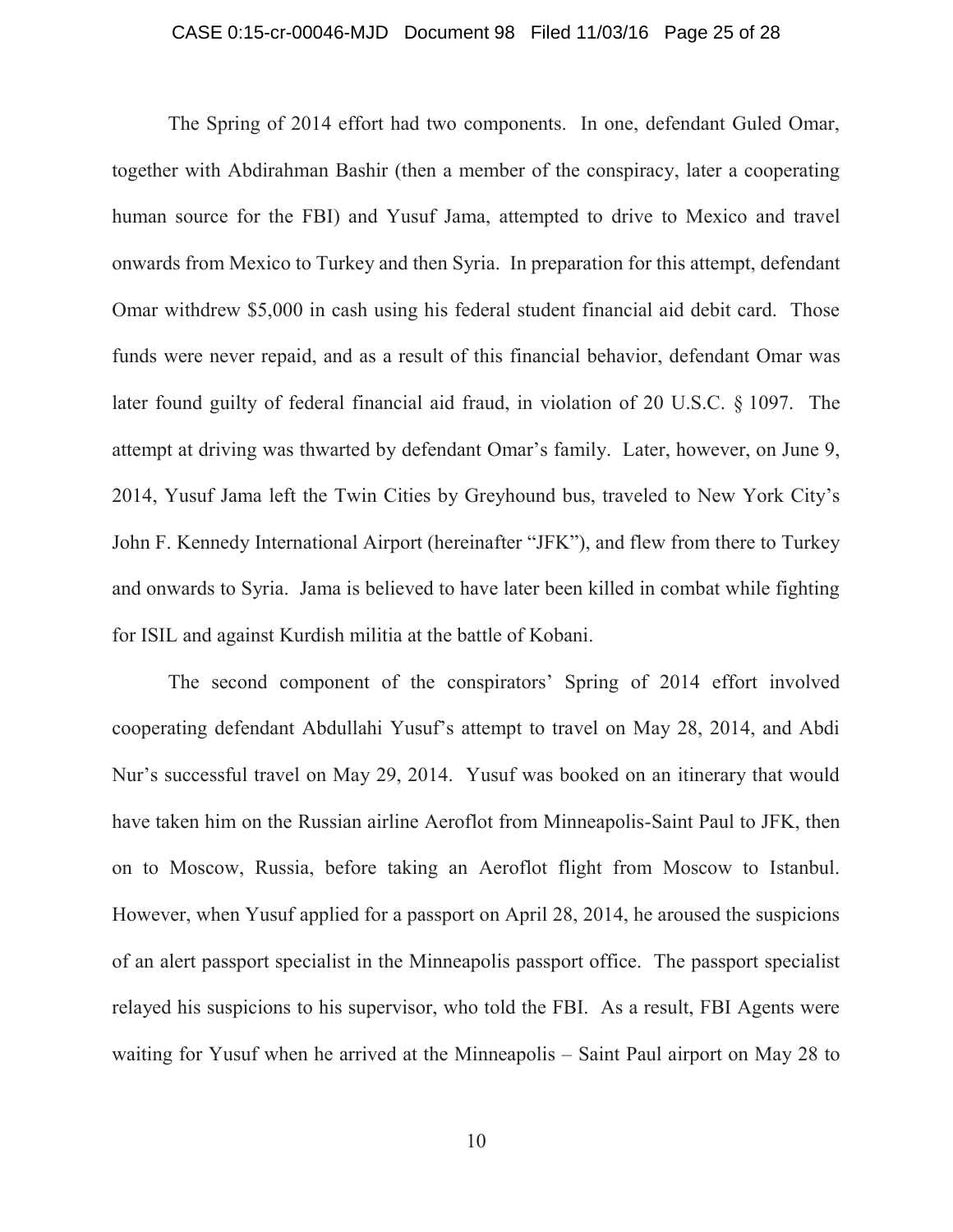## CASE 0:15-cr-00046-MJD Document 98 Filed 11/03/16 Page 26 of 28

catch his flight to JFK. Yusuf was denied boarding, and after continuing to falsely claim to the FBI that he was going solo to Istanbul for vacation, sent home.

The Fall of 2014 effort also had two components. In the first, defendant Guled Ali Omar again tried to reach Mexico, this time by taking a flight from Minneapolis – Saint Paul to San Diego. The FBI was told that defendant Omar had made a travel booking, and federal agents met Omar at the airport. Omar arrived at the airport carrying no luggage, and in possession of his passport. He was denied boarding and sent home. After being turned away at the airport, defendant Omar telephoned defendant Hanad Musse, using "Magic Jack," an application that disguises one's telephone number. In that call, defendant Omar pleaded with defendant Musse to drop their own plans to travel to Syria. In that telephone call, defendant Omar told defendant Musse that "I just got caught up."

The plans from which defendant Omar was trying to dissuade defendant Musse involved Musse and three other defendants – Mohamed Farah, Hamza Ahmed, and Zachariah Abdurahman – following the example of Yusuf Jama by taking Greyhound buses to JFK, and flying from there to various destinations in southeastern Europe, such as Athens, Istanbul, and Sofia, and then traveling on to Turkey and, ultimately, Syria.

Musse refused to drop the plans and "the JFK Four" continued to New York. There, they were met by agents of the FBI and denied boarding. Defendant Hamza Ahmed had boarded his flight, and was escorted off the aircraft by federal agents. When three of the four were interviewed by the FBI in New York (defendant Hanad Musse left JFK without being interviewed; however, Mohamed Farah, Hamza Ahmed, and Zachariah Abdurahman were interviewed at JFK), they lied, claiming that they did not know each other, and that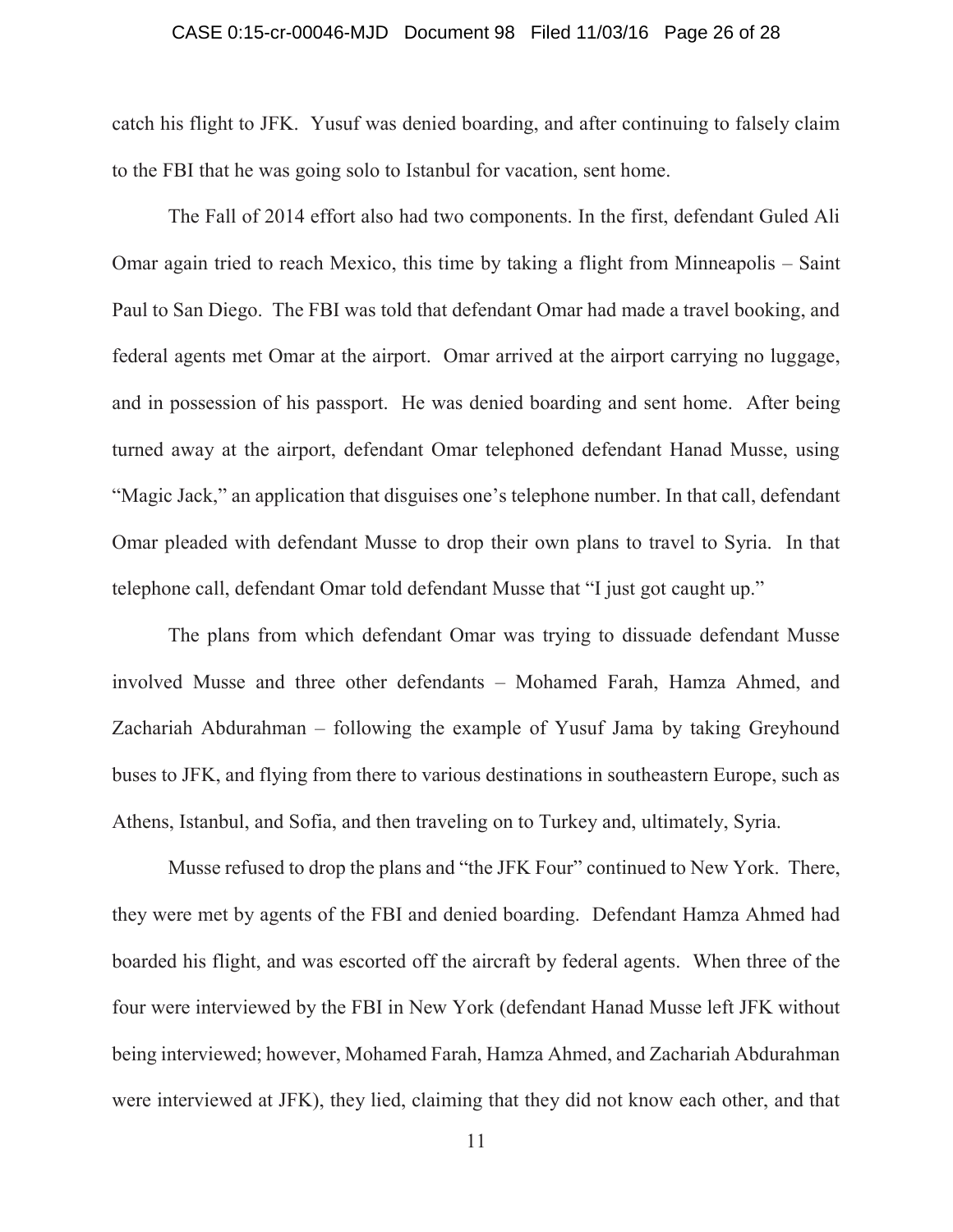## CASE 0:15-cr-00046-MJD Document 98 Filed 11/03/16 Page 27 of 28

they were all traveling to Europe, by themselves, for vacation. In the case of defendant Mohamed Farah, this meant that he claimed to be traveling to Sofia, Bulgaria, in November, for a beach vacation lasting one day. Upon return to Minnesota, each of the defendants was given a target letter from the U.S. Attorney's office, telling them they were targets of a federal criminal investigation into allegations of conspiracy to provide material support to a designated foreign terrorist organization. The JFK Four were then again interviewed, this time by Minneapolis-based FBI agents. They maintained the fictions they had given to the New York FBI agents. (Defendant Hanad Musse had not been interviewed in New York.)

Later in November of 2014, defendant Abdullahi Yusuf, who had been at liberty since trying to leave in late May, was arrested on a criminal complaint charging him., together with Abdi Nur, with conspiring to provide material support and resources to ISIL, and with actually providing material support and resources to ISIL (the material support and resources provided was the person of Abdi Nur). In February of 2015, defendant Hamza Ahmed was arrested, and detained pending trial. Defendant Ahmed was therefore unable to conspire with his codefendants when, in the Spring of 2015, they began conspiring yet again to go to Syria to join ISIL.

The failure of the Fall 2014 attempt did not lead the defendants to drop their ambitions to travel to Syria. In the Spring of 2015, they again began planning to leave the United States, go to Turkey, then go onwards into Syria to join, and fight for, ISIL. Shortly after this third and final round of plotting began, Abdirahman Bashir decided to cooperate